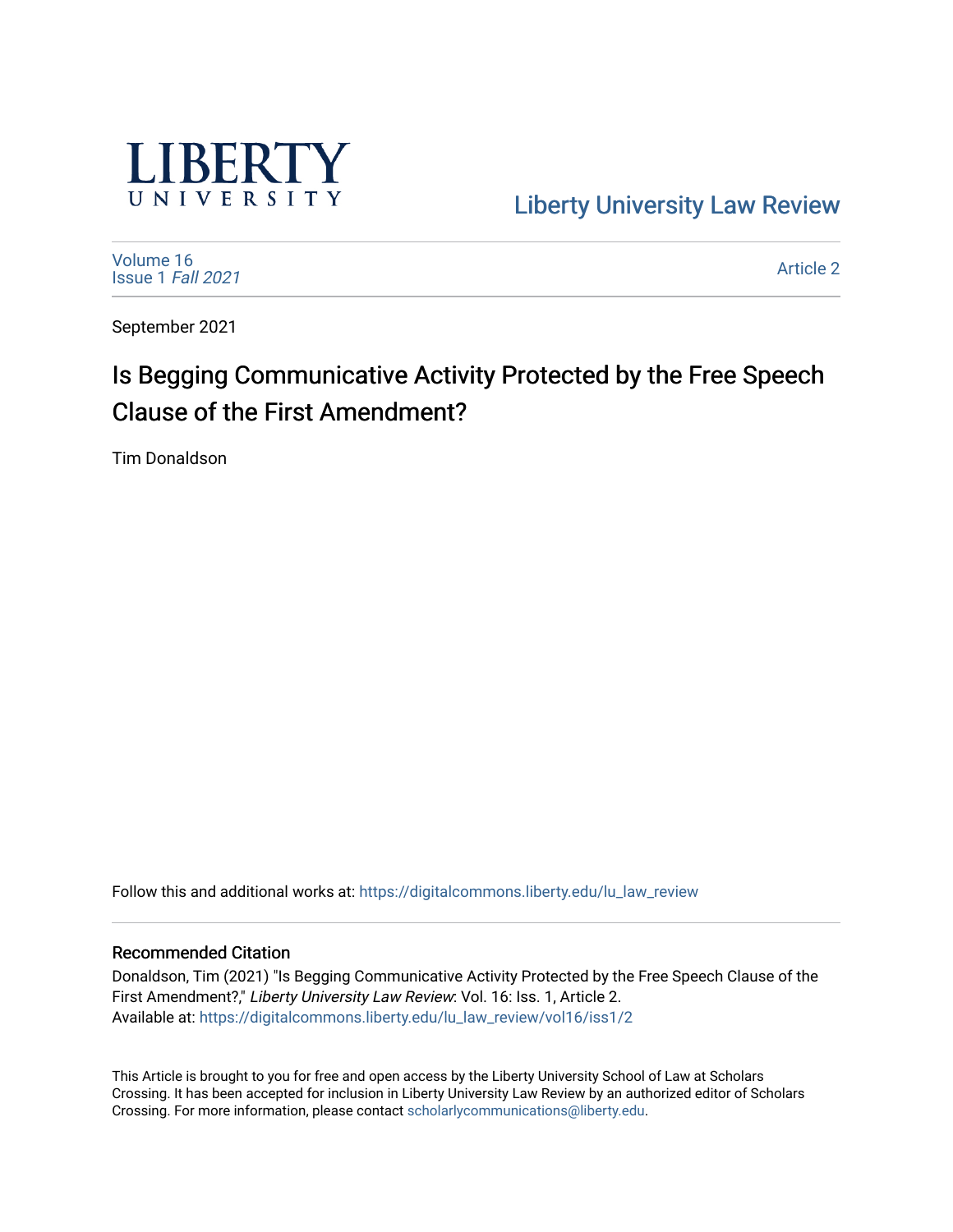

TIM DONALDSON

## Is Begging Communicative Activity Protected by the Free Speech Clause of the First Amendment?

## **ABSTRACT**

The Supreme Court has not yet ruled whether begging is protected by the First Amendment. A majority of lower courts have favorably compared begging to organized charitable solicitation, which the Supreme Court has held is protected. Those lower courts have accordingly held that begging is also constitutionally protected. A minority of lower courts believe that begging is more akin to conduct than speech and therefore falls outside the ambit of the Free Speech Clause.

This Article examines the Supreme Court's charitable solicitation cases and speech versus conduct cases to reach the conclusion that begging should be considered speech. This Article asserts that the disagreement among lower courts relates more to what level of constitutional protection should be extended than how the disagreement impacts the threshold question of whether begging implicates the Free Speech Clause. This Article concludes that begging should be afforded full constitutional protection when a court determines it is characteristically intertwined with core value speech.

## **AUTHOR**

City attorney & municipal prosecutor, Walla Walla, Washington, 1996– present; J.D., Gonzaga University School of Law (1987); B.A., Whitman College (1984). The author thanks Stephen "Steve" Hormel and Anthony "Tony" Shapiro.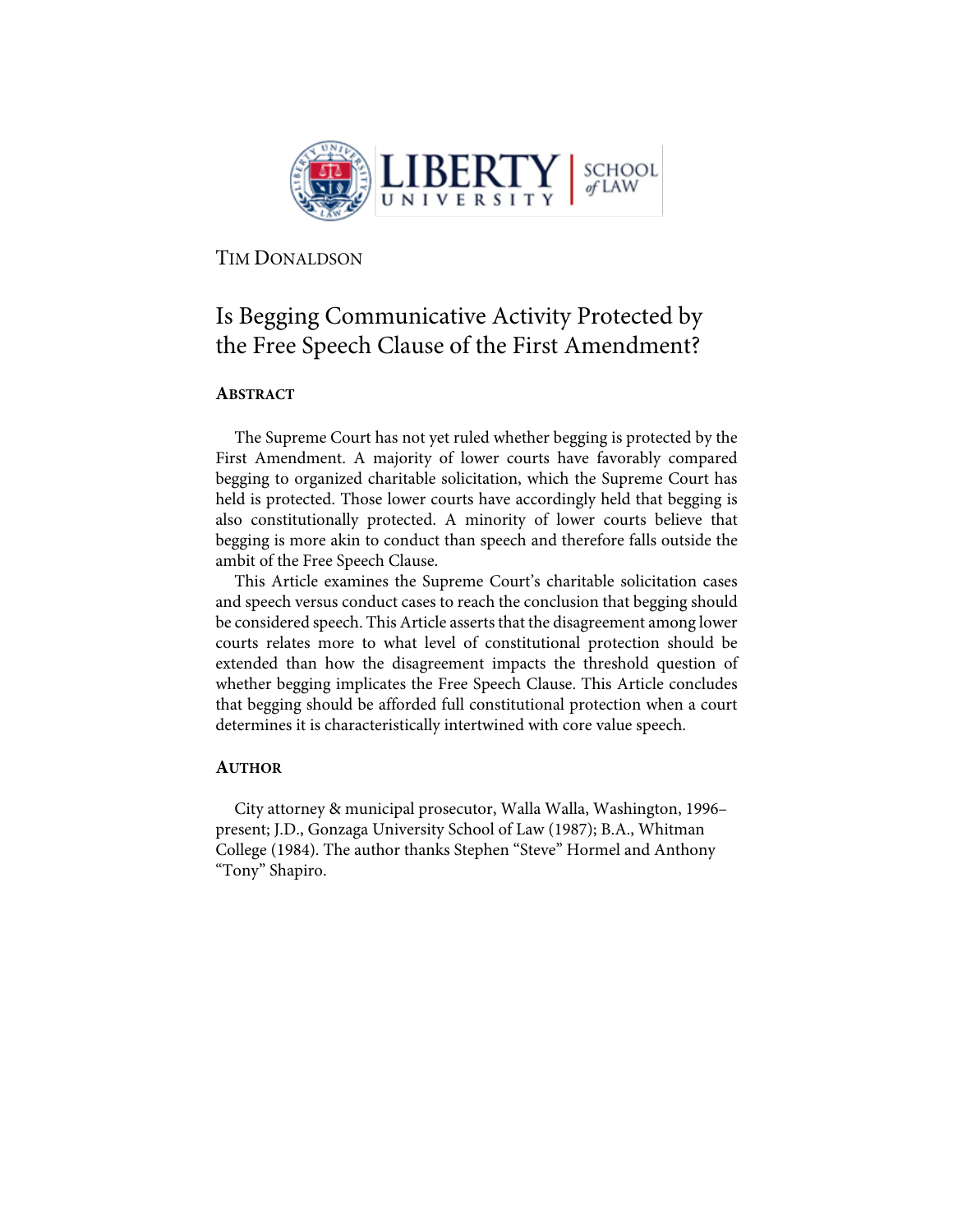## ARTICLE

## IS BEGGING COMMUNICATIVE ACTIVITY PROTECTED BY THE FREE SPEECH CLAUSE OF THE FIRST AMENDMENT?

#### *Tim Donaldson*†

#### I. INTRODUCTION

The Supreme Court held in *Village of Schaumburg v. Citizens for a Better Environment* that "charitable appeals for funds, on the street or door to door, involve a variety of speech interests—communication of information, the dissemination and propagation of views and ideas, and the advocacy of causes—that are within the protection of the First Amendment."1 The Court has not directly addressed whether panhandling (i.e., begging) is constitutionally protected speech.2 However, a vast majority of lower courts have held that begging is a type of charitable solicitation protected by the First Amendment.<sup>3</sup> A minority have held that panhandling is more akin to unprotected conduct than speech.<sup>4</sup> As a California appeals court explained in *People v. Zimmerman*: "The mere fact that the proscribed act may be accomplished by speech does not in and of itself bring the activity within the protection of the First Amendment."5

The disagreement about whether to treat begging as conduct or speech is best illustrated by two cases from the Second Circuit Court of Appeals: *Young v. New York City Transit Authority* and *Loper v. New York City Police Department*. <sup>6</sup> In *Young*, a Second Circuit panel upheld a subway system ban

<sup>†</sup> City attorney & municipal prosecutor, Walla Walla, Washington, 1996–present; J.D., Gonzaga University School of Law (1987); B.A., Whitman College (1984). The author thanks Stephen "Steve" Hormel and Anthony "Tony" Shapiro.

<sup>&</sup>lt;sup>1</sup> Vill. of Schaumburg v. Citizens for a Better Env't, 444 U.S. 620, 632 (1980) [hereinafter Schaumburg II].

<sup>2</sup> Evans v. Sandy City, 944 F.3d 847, 852–53 (10th Cir. 2019); *Schaumburg II*, 444 U.S. at 644 (Rehnquist, J., dissenting) (asserting that nothing in the Constitution should prevent a community from insulating itself "against panhandlers, profiteers, and peddlers").

<sup>3</sup> *See, e.g.*, Speet v. Schuette, 726 F.3d 867, 874–78 (6th Cir. 2013) (summarizing authorities).

<sup>4</sup> *E.g.*, Young v. N.Y.C. Transit Auth., 903 F.2d 146, 152–54 (2d Cir. 1990); Ulmer v. Mun. Ct., 127 Cal. Rptr. 445, 447 (Cal. Ct. App. 1976).

<sup>5</sup> People v. Zimmerman, 19 Cal. Rptr. 2d 486, 489 (Cal. App. Dep't Super. Ct. 1993).

<sup>6</sup> Loper v. N.Y.C. Police Dep't, 999 F.2d 699 (2d Cir. 1993).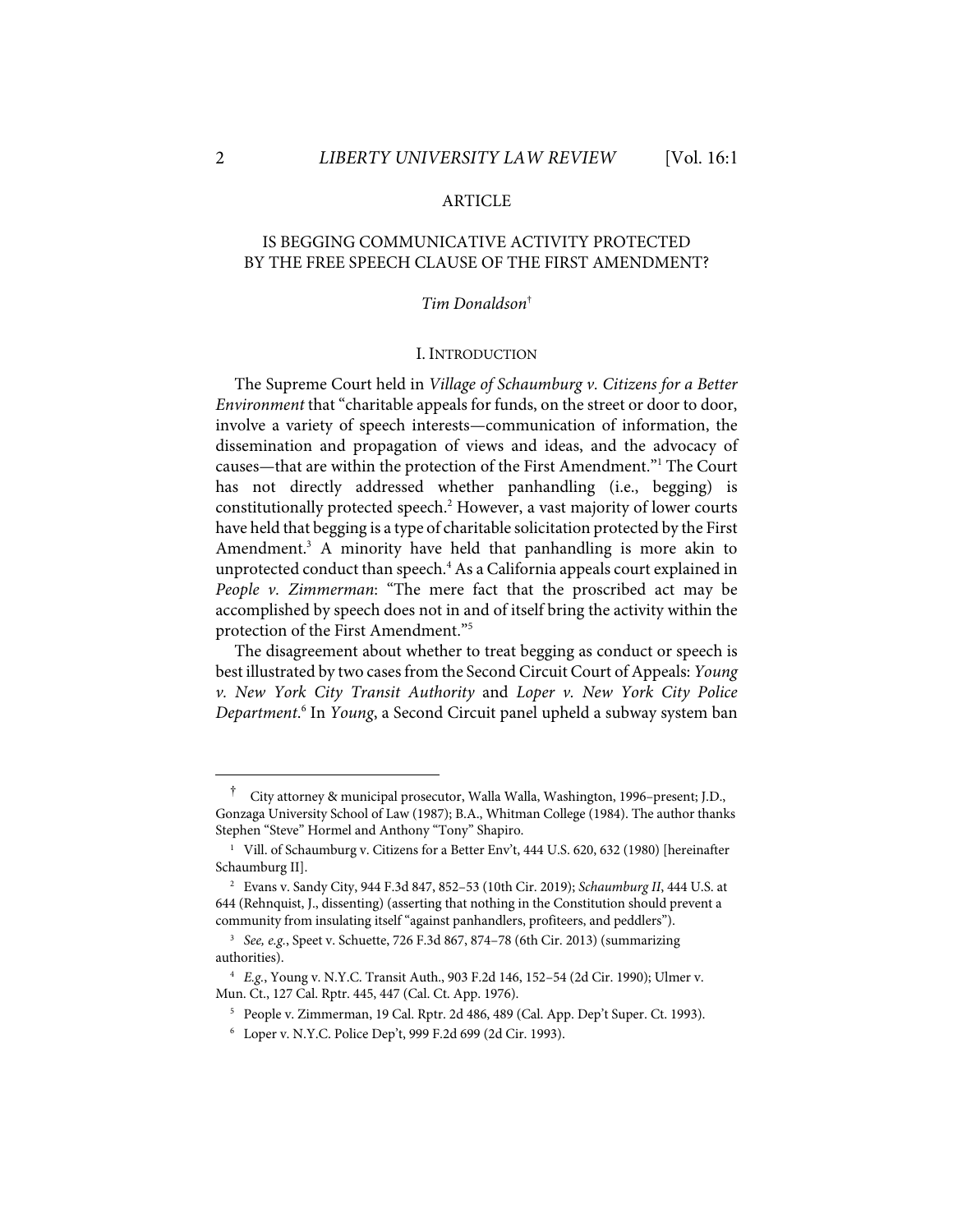on panhandling.7 The majority in *Young* doubted whether begging constitutes the kind of expressive conduct protected by the First Amendment.<sup>8</sup> The court commented, "Common sense tells us that begging is much more 'conduct' than it is 'speech.'"9 The *Young* majority wrote that conduct is constitutionally protected as speech only if it is intended to convey a particularized message and there is a great likelihood that the message will be understood by those who view it.<sup>10</sup> The court went on to explain that begging is not inseparably intertwined with any social or political message and instead conveys only a generic desire to collect money which the majority thought "falls far outside the scope of protected speech under the First Amendment."11

A dissenting judge in *Young* and a different Second Circuit panel in *Loper* reached an opposite conclusion.<sup>12</sup> Each saw little difference between the organized charitable solicitation efforts that *Schaumburg* regarded as protected speech and begging by individuals.13 The panel in *Loper* wrote, "The former are communicating the needs of others while the latter are communicating their personal needs. Both solicit the charity of others. The distinction is not a significant one for First Amendment purposes."14 Judge Meskill additionally explained in his *Young* opinion that it is unrealistic to try to distinguish between beggars who hold signs and those who do not, because both send the same message.15 The *Loper* panel elaborated that, even without particularized speech, "the presence of an unkempt and disheveled person holding out his or her hand or a cup to receive a donation itself conveys a message of need for support and assistance."16

The Supreme Court held in *Reed v. Town of Gilbert* that a speech restriction will be considered content-based if it targets a particular type of speech, even if the regulation has no improper censorial motive.<sup>17</sup> Therefore,

<sup>7</sup> *Young*, 903 F.2d at 150, 164 (explaining the regulatory ban and holding the regulation does not violate the First Amendment).

<sup>8</sup> *Id.* at 153.

<sup>9</sup> *Id.*

<sup>10</sup> *Id.*

<sup>11</sup> *Id.* at 154.

<sup>&</sup>lt;sup>12</sup> *Id.* at 164–66 (Meskill, J., concurring in part and dissenting in part); Loper v. N.Y.C. Police Dep't, 999 F.2d 699, 704 (2d Cir. 1993).

<sup>13</sup> *Loper*, 999 F.2d at 704; *Young*, 903 F.2d at 165 (Meskill, J., concurring in part and dissenting in part).

<sup>14</sup> *Loper*, 999 F.2d at 704.

<sup>&</sup>lt;sup>15</sup> *Young*, 903 F.2d at 165 (Meskill, J., concurring in part and dissenting in part).

<sup>16</sup> *Loper*, 999 F.2d at 704.

<sup>17</sup> Reed v. Town of Gilbert, 576 U.S. 155, 163–71 (2015).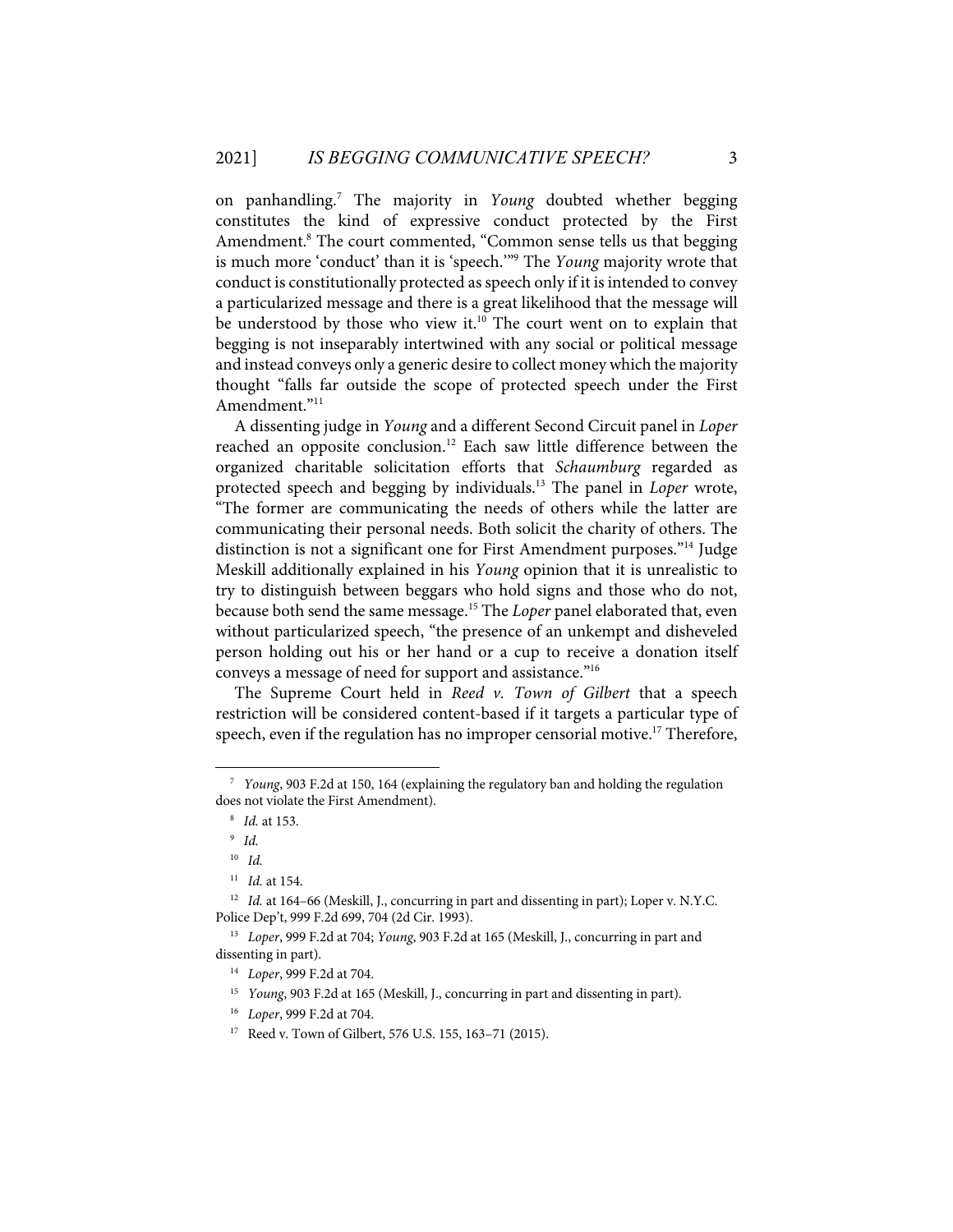*Reed* has become the focus for the evaluation of anti-panhandling laws because content-based speech restrictions are presumptively invalid and subject to strict scrutiny.<sup>18</sup> However, the threshold question remains open at the Supreme Court level: whether begging constitutes constitutionally protected speech.19 In addition, the position of lower courts on that threshold question may have become insulated from Supreme Court review by the judicial reaction to *Reed's* dominating impact on free speech analysis.<sup>20</sup>

This Article analyzes whether begging constitutes a constitutionally protected communicative activity. It reviews Supreme Court cases regarding the issue of conduct versus speech. It further reviews Supreme Court cases addressing First Amendment protection afforded to charitable solicitations. This Article also looks at how lower courts have applied those authorities, and it proposes a framework for analyzing threshold First Amendment issues surrounding panhandling.

#### II. BACKGROUND

#### A. *Supreme Court Cases Re: Conduct vs. Speech*

The Supreme Court commented in *United States v. O'Brien* that it could not "accept the view that an apparently limitless variety of conduct can be labeled 'speech' whenever the person engaging in the conduct intends thereby to express an idea."21 *O'Brien* did not, however, provide additional guidance about how to distinguish unprotected conduct from speech.<sup>22</sup> It

<sup>18</sup> *See* Thayer v. City of Worcester, 576 U.S. 1048 (2015) (remanding Thayer v. City of Worcester, 755 F.3d 60 (1st Cir. 2014) for further consideration in light of *Reed*); Thayer v. City of Worcester, 144 F. Supp. 3d 218, 232–38 (D. Mass. 2015) (reviewing the City of Worcester's panhandling ordinances after remand and invalidating them in light of *Reed*); *see also* Norton v. City of Springfield, 806 F.3d 411, 411–13 (7th Cir. 2015) (reconsidering and revising an earlier decision by the Court of Appeals in *Norton* upholding the validity of a panhandling ordinance and directing entry of an injunction against enforcement of the ordinance in light of *Reed*); Norton v. City of Springfield, 324 F. Supp. 3d 994, 1001–02 (C.D. Ill. 2018) (analyzing the impact of *Reed*); Mass. Coal. for the Homeless v. City of Fall River, 158 N.E.3d 856, 861–62 (Mass. 2020) (analyzing the impact of *Reed*).

<sup>19</sup> Champion v. Commonwealth, 520 S.W.3d 331, 334 (Ky. 2017). One commentator suggests that the Supreme Court's remand of a panhandling case, *Thayer v. City of Worcester*, 576 U.S. 1048 (2015), with instructions to further consider the case in light of the First Amendment content neutrality test announced by *Reed*, heavily implies that the Court considers panhandling to be protected speech. Anthony D. Lauriello, Note, *Panhandling Regulation After* Reed v. Town of Gilbert, 116 COLUM. L. REV. 1105, 1122 (2016).

<sup>20</sup> *Champion*, 520 S.W.3d at 335 n.13.

<sup>21</sup> United States v. O'Brien, 391 U.S. 367, 376 (1968).

<sup>22</sup> *See* Cowgill v. California, 396 U.S. 371, 372 (1970) (Harlan, J., concurring) ("The Court has, as yet, not established a test for determining at what point conduct becomes so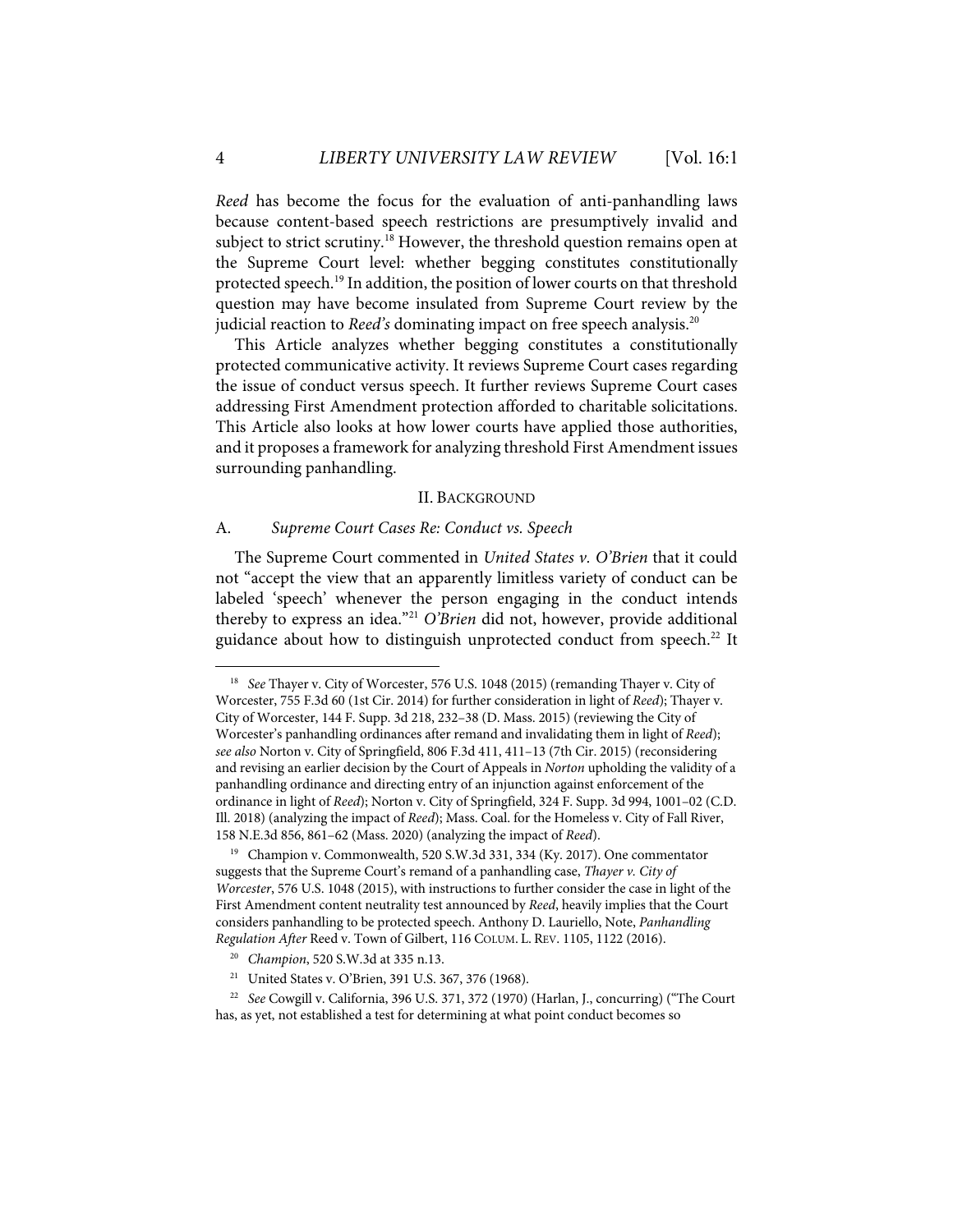instead assumed that the conduct at issue, draft card burning, contained a communicative element and analyzed whether the governmental interests at stake in regulating the non-speech element of that conduct were sufficiently important to justify incidental limitations upon free speech.<sup>23</sup> The Court held that a sufficient justification exists to regulate a course of conduct comprised of combined speech and non-speech elements if a regulation furthers an important or substantial governmental interest, the governmental interest is unrelated to the suppression of free expression, and the incidental restriction on free speech is no greater than is essential to further the governmental interest.<sup>24</sup>

*Spence v. Washington* provided clarification upon the conduct versus speech question.25 A college student in *Spence* affixed a peace symbol to a flag and hung it in his window.<sup>26</sup> He was thereafter arrested, charged, and convicted under a flag misuse statute.<sup>27</sup> In addressing a First Amendment challenge against the conviction, the Supreme Court initially needed to determine whether the student's activity was sufficiently communicative to warrant constitutional protection.<sup>28</sup> The Court found that the student's display of an altered flag constituted symbolic speech because "[a]n intent to convey a particularized message was present, and in the surrounding circumstances the likelihood was great that the message would be understood by those who viewed it."<sup>29</sup>

The Supreme Court applied its *Spence* holding in another flag case in *Texas v. Johnson*, explaining that "[i]n deciding whether particular conduct possesses sufficient communicative elements to bring the First Amendment into play, we have asked whether '[a]n intent to convey a particularized message was present, and [whether] the likelihood was great that the message

intertwined with expression that it becomes necessary to weigh the State's interest in proscribing conduct against the constitutionally protected interest in freedom of expression." (citing *O'Brien*, 391 U.S. at 376)).

<sup>23</sup> *O'Brien*, 391 U.S. at 376–82.

<sup>24</sup> *Id.* at 376–77. Later cases describe *O'Brien* as establishing a four-part test: (1) is a regulation within the constitutional power of the government to enact; (2) does the regulation further an important or substantial government interest; (3) is the governmental interest unrelated to suppression of free expression; and (4) is the restriction no greater than is essential to further the government interest? *E.g.*, City of Erie v. Pap's A.M., 529 U.S. 277, 296, 301 (2000) (plurality opinion); Barnes v. Glen Theatre, Inc., 501 U.S. 560, 567–72 (1991) (plurality opinion).

<sup>25</sup> *See* Spence v. Washington, 418 U.S. 405, 409–11 (1974).

<sup>26</sup> *Id.* at 406.

<sup>27</sup> *Id.* at 406–08.

<sup>28</sup> *Id.* at 409.

<sup>29</sup> *Id.* at 410–11.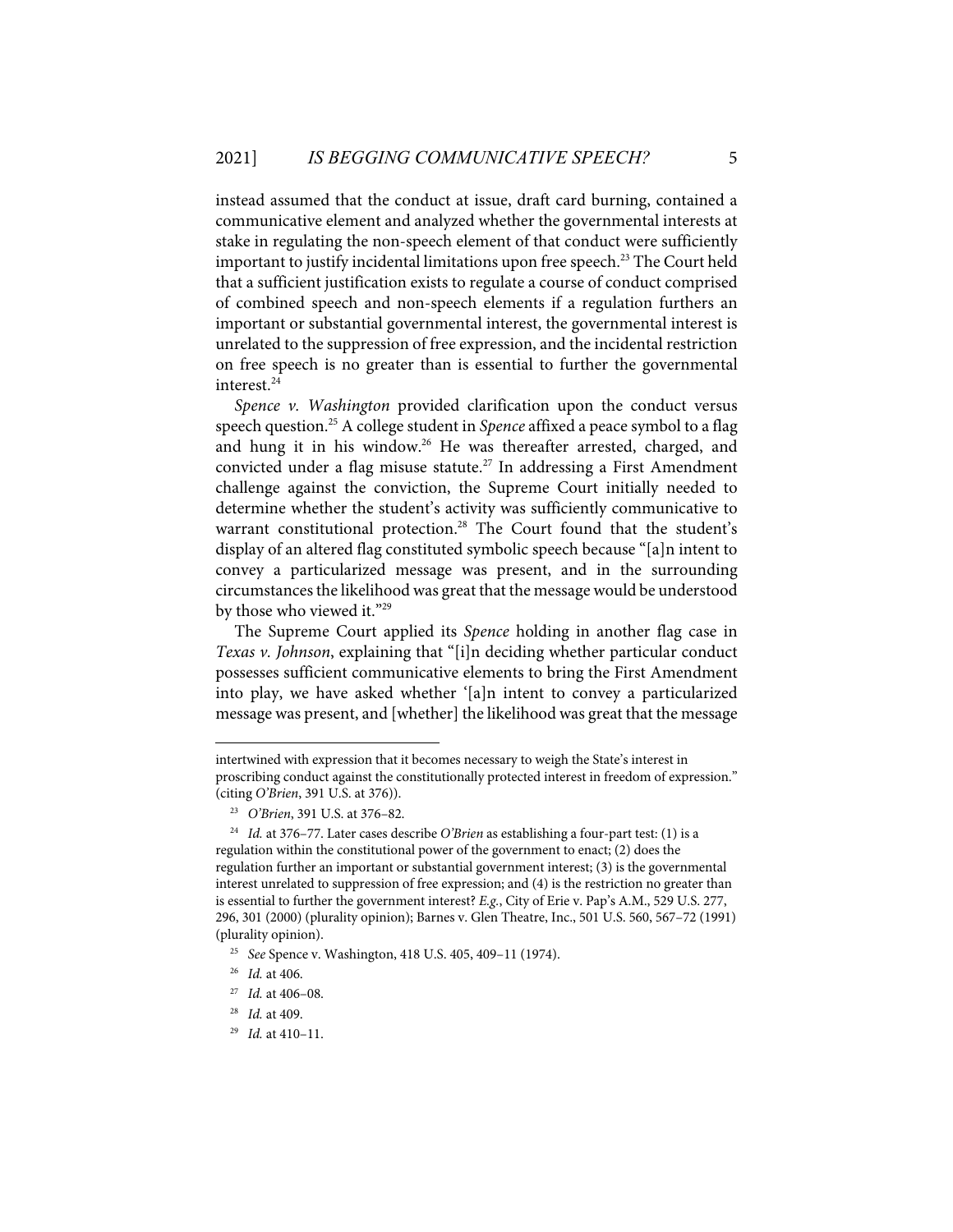would be understood by those who viewed it.'"30 The *Johnson* Court noted that the Court had, in prior cases, recognized the expressive nature of sit-in demonstrations by African-Americans in "whites only" areas to protest segregation, students wearing black armbands to protest the Vietnam war, picketing in a variety of settings, and donning military uniforms in dramatizations critical of American involvement in Vietnam.31 *Johnson* also provided a helpful example to differentiate expressive conduct from mere action.32 It held that burning a flag in protest can qualify as expressive conduct.33 However, dragging a flag through the mud due to fatigue might not qualify as expressive conduct if a tired person is not doing so to express an idea, even though the person knows that the conduct is likely to offend others.<sup>34</sup> The Court, therefore, made clear that context is important, and actions cannot automatically be considered expressive conduct.<sup>35</sup>

*Johnson* also provided a checklist for the application of *O'Brien*. <sup>36</sup> First, determine whether an action constitutes expressive conduct.<sup>37</sup> This is ostensibly done using the two-part *Spence* test and depends upon context.<sup>38</sup> Second, if conduct is expressive, determine whether a regulation "is related to the suppression of free expression."39 If unrelated, the *O'Brien* standard applies.<sup>40</sup> If related, *O'Brien* does not apply.<sup>41</sup> This second determination is made by looking at whether a regulation is directed at the communicative nature of the conduct.<sup>42</sup> If particular conduct is prohibited because of its expressive elements, then *O'Brien* is inapplicable.<sup>43</sup>

- 34 *Id.* at 403 n.3.
- 35 *Id.* at 405.
- 36 *Johnson*, 491 U.S. at 403.
- 37 *Id.*
- 38 *See id.* at 404–06.
- 39 *Id.* at 403.

40 *Id.* at 403, 407. The *O'Brien* standard has been referred to as intermediate scrutiny. *E.g.*, Holder v. Humanitarian L. Project, 561 U.S. 1, 26 (2010).

41 *Johnson*, 491 U.S. at 403. *Johnson* also indicates that the standard of scrutiny used to evaluate a regulation is irrelevant if the governmental interest behind a regulation is not implicated by the facts in a particular case, because such interest drops out of the picture in that situation. *Id*. at 403–04.

42 *Id.* at 406.

<sup>30</sup> Texas v. Johnson, 491 U.S. 397, 404 (1989) (quoting *Spence*, 418 U.S. at 410–11).

<sup>31</sup> *Id.*

<sup>32</sup> *See id.* at 403 n.3.

<sup>33</sup> *Id.* at 403, 406.

<sup>43</sup> *See id*. at 406–07.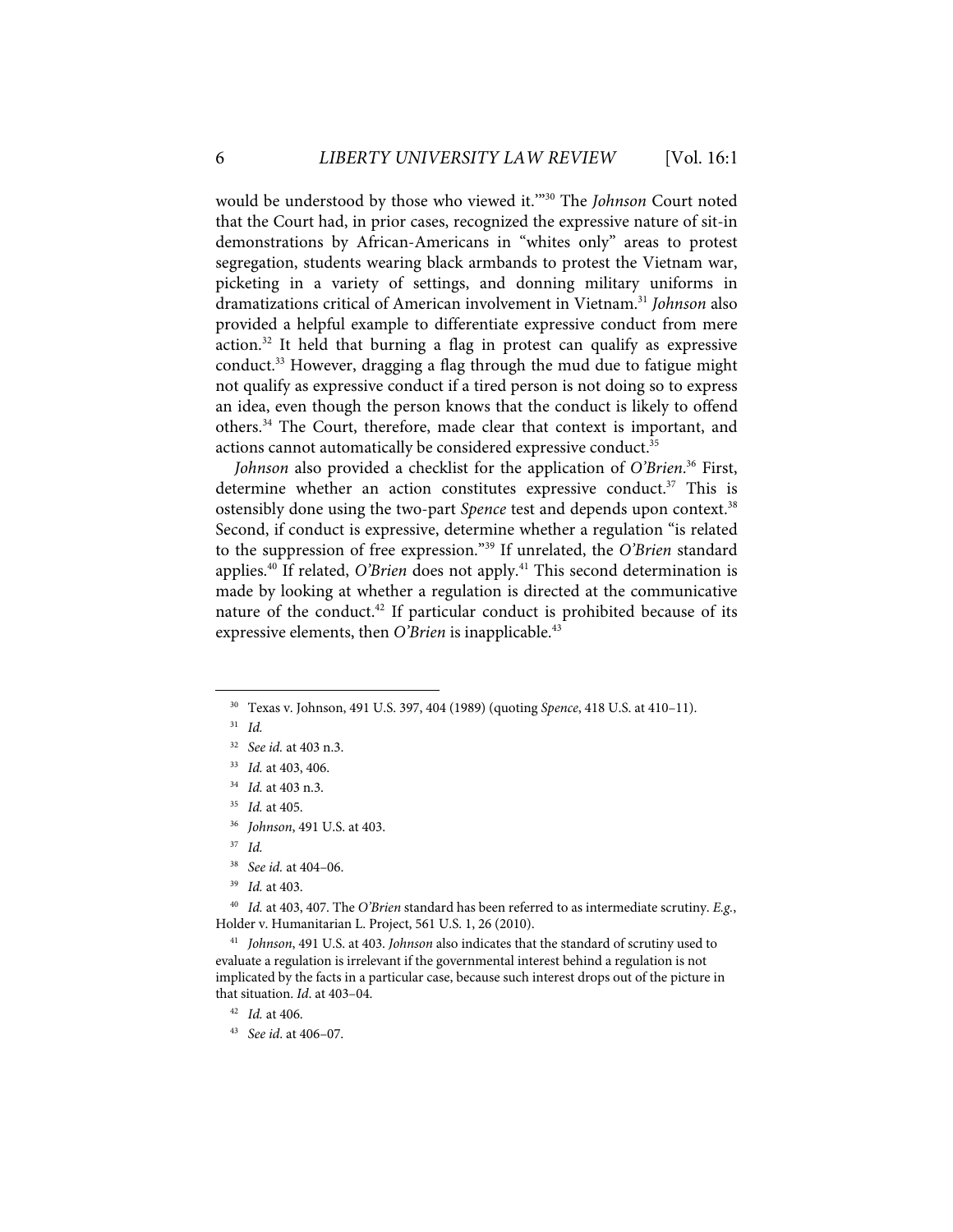The focus of the *O'Brien* test has shifted over time. A plurality in *City of Erie v. Pap's A.M.* wrote, if a "government interest is related to the *content* of the expression, . . . then the regulation falls outside the scope of the *O'Brien* test and must be justified under a more demanding standard."<sup>44</sup> The effect of this subtle change in terminology is evident in *Turner Broadcasting System, Inc. v. FCC*, where the Court indicated that *O'Brien* applies to "contentneutral" regulations.45 By the time *Holder v. Humanitarian Law Project* was decided, the Supreme Court reasoned that "*O'Brien* does not provide the applicable standard for reviewing a content-based regulation of speech . . . . "46

The contours of *O'Brien* as an autonomous analytical tool have, therefore, eroded over time. The Supreme Court commented in *Clark v. Community for Creative Non-Violence* that the *O'Brien* test "in the last analysis is little, if any, different from the standard applied to time, place, or manner restrictions."47 The Court later clarified in *Johnson* that *Clark* meant only to highlight that *O'Brien* is limited to situations where a governmental interest is unconnected to expression.<sup>48</sup> Nonetheless, it has occasionally appeared to apply the *O'Brien* test interchangeably with the time, place, and manner standard.<sup>49</sup>

45 Turner Broad. Sys., Inc. v. FCC, 520 U.S. 180, 189 (1997).

47 Clark v. Cmty. for Creative Non-Violence, 468 U.S. 288, 298 (1984).

49 *See* Barnes v. Glen Theatre, Inc., 501 U.S. 560, 566–72 (1991) (plurality opinion). Justice Kennedy commented in his concurrence in *International Society for Krishna Consciousness, Inc. v. Lee* that their similarity leads to a "confluence of the two tests." Int'l Soc'y for Krishna Consciousness, Inc. v. Lee, 505 U.S. 672, 704 (1992) (Kennedy, J., concurring). It is beyond the scope of this Article, but it is conceivable that the Supreme Court might reevaluate the erosion of *O'Brien* in light of its decision on content neutrality in *Reed*. *O'Brien* allows regulation of conduct incidentally affecting speech if a regulation is unrelated to suppression of expression. United States v. O'Brien, 391 U.S. 367, 377 (1968). This criterion was similar to the pre-*Reed* content neutrality test which was primarily concerned with whether a time, place, or manner restriction on speech was adopted for a censorial purpose. *See* R.A.V. v. St. Paul, 505 U.S. 377, 385–86 (1992) (comparing *O'Brien*'s prohibition against suppression of ideas to the content neutrality test in Ward v. Rock Against Racism, 491 U.S. 781, 791 (1989), which focused upon "whether the government has adopted a regulation of speech because of disagreement with the message it conveys"). The content neutrality test after *Reed* is no longer directly analogous to the *O'Brien* factor guarding against suppression of expression. *Compare Johnson*, 491 U.S. at 406–07 (explaining that the *O'Brien* test applies when the governmental interest behind a restriction is unrelated to suppression of expression), *with* Reed v. Town of Gilbert, 576 U.S. 155, 165–

<sup>44</sup> City of Erie v. Pap's A.M., 529 U.S. 277, 289 (2000) (plurality opinion) (emphasis added).

<sup>46</sup> Holder v. Humanitarian L. Project, 561 U.S. 1, 27 (2010).

<sup>48</sup> *Johnson*, 491 U.S. at 407.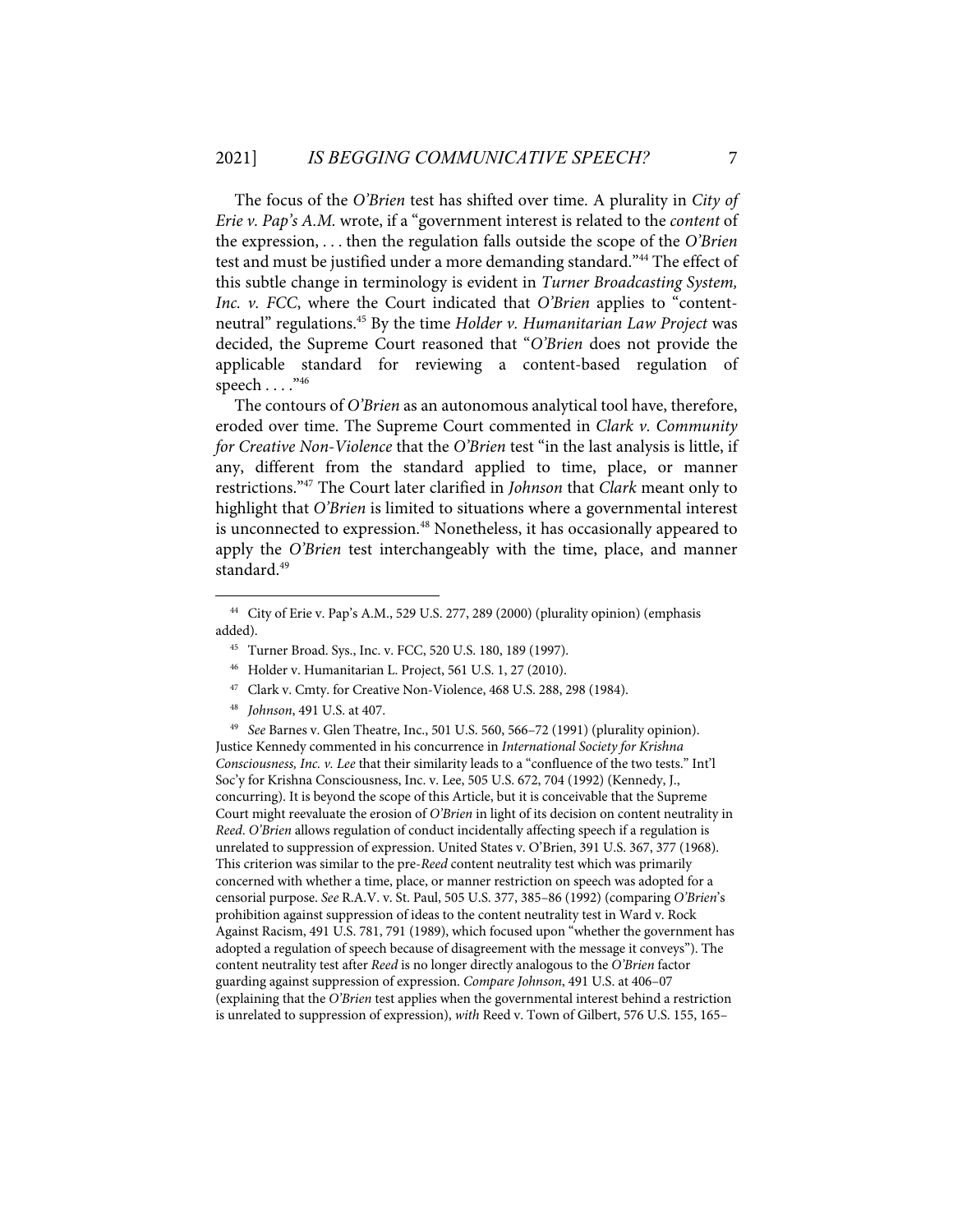#### B. *Supreme Court Cases Re: Charitable Solicitations*

In *Schaumburg,* the Supreme Court invalidated a local ordinance that prohibited charitable organizations from soliciting contributions door-todoor or in public rights-of-way unless the organization first submitted satisfactory proof to the village that at least 75% of solicited proceeds would directly benefit charitable purposes.<sup>50</sup> The Court reviewed its prior cases and ruled that they protected more than just the right to propagate a charity's views.51 The Court noted that the solicitation of funds did not transform protected speech into mere commercial activity.<sup>52</sup> It wrote that solicitation and speech may be so intertwined that the collection of funds may be regulated only if done in a manner that does not intrude on the right of free speech.<sup>53</sup> The Court explained:

> Soliciting financial support is undoubtedly subject to reasonable regulation but the latter must be undertaken with due regard for the reality that solicitation is characteristically intertwined with informative and perhaps persuasive speech seeking support for particular causes or for particular views on economic, political, or social issues, and for the reality that without solicitation the flow of such information and advocacy would likely cease. Canvassers in such contexts are necessarily more than solicitors for money. Furthermore, because charitable solicitation does more than inform private economic decisions and is not primarily concerned with providing information about the characteristics and costs of goods and services, it has not been dealt with in our cases as a variety of purely commercial speech.<sup>54</sup>

*Schaumburg* ultimately concluded that the question before the Court was not whether charitable solicitations are protected by the First Amendment because "[i]t is clear that they are."55 Instead, the issue was whether the ordinance regulated solicitation in a manner that did not unduly intrude on

<sup>68 (2015) (</sup>holding that a time, place, or manner regulation may be content based even without a censorial motive).

<sup>50</sup> Schaumburg II, 444 U.S. 620, 622–24, 628–39 (1980) (describing contents of ordinance and invalidating ordinance).

<sup>51</sup> *Id.* at 628–32.

<sup>52</sup> *Id.* at 630.

<sup>53</sup> *Id.* at 631.

<sup>54</sup> *Id.* at 632.

<sup>55</sup> *Id.* at 633.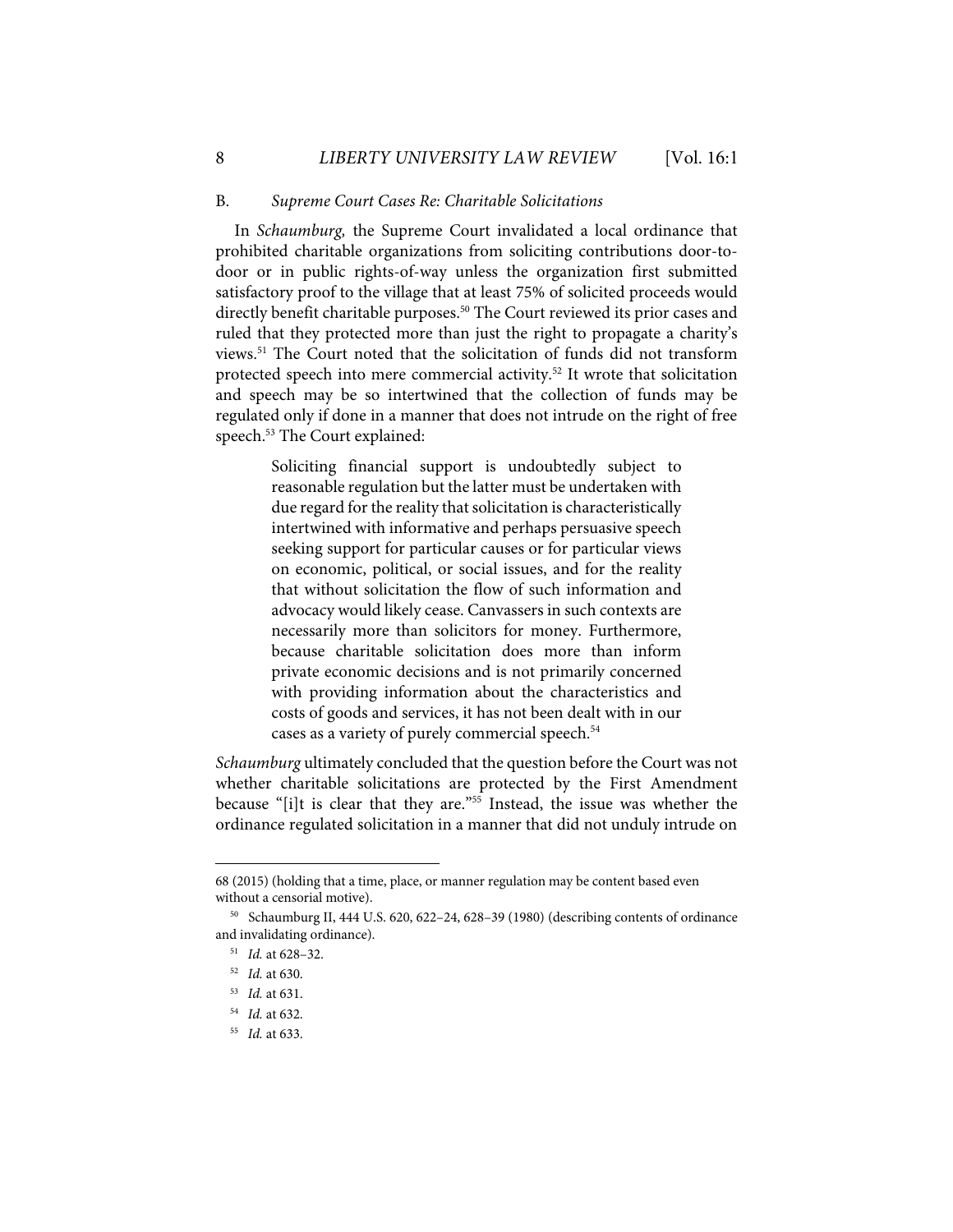free speech rights.<sup>56</sup> The Court, therefore, analyzed whether the 75% charitable use requirement imposed by the ordinance served "a sufficiently strong, subordinating interest.<sup>"57</sup> It determined that the principal interest asserted by the village was fraud prevention but found that less intrusive measures could be used to prevent fraud than a ban based upon a charitable expenditure restriction.<sup>58</sup>

*Schaumburg* introduced some uncertainty as to whether all solicitation activity is protected.<sup>59</sup> The Supreme Court repeated portions of the Court of Appeals' ruling, which indicated that a charitable use requirement might be applied against charitable organizations whose solicitors were "mere conduits for contributions."60 The limitation could not be constitutionally applied against organizations that necessarily combined "the solicitation of financial support with the 'functions of information dissemination, discussion, and advocacy of public issues."<sup>61</sup> Those organizations were, however, distinguished from organizations that did not gather and disseminate information but instead "provide[d] money or services for the poor, the needy or other worthy objects of charity" without advocating positions on matters of public concern.62 It is important to note that the Court of Appeals wrote only that a solicitation restriction *might* be valid when applied to non-advocacy organizations.<sup>63</sup> In addition, the Supreme Court expressly endorsed only the ultimate holding of the Court of Appeals.<sup>64</sup> The Supreme Court's discussion of the Court of Appeals' opinion in *Village of Schaumburg* nonetheless left an impression that some sort of information dissemination, discussion, or advocacy must intertwine with solicitation activity for First Amendment protection to apply.<sup>65</sup>

64 *See Schaumburg II*, 444 U.S. at 636.

<sup>56</sup> *Schaumburg II*, 444 U.S. at 633.

<sup>57</sup> *Id.* at 636.

<sup>58</sup> *Id.* at 636–39.

<sup>59</sup> *See id.* at 635–36.

<sup>60</sup> *Id.* at 635 (quoting Citizens for a Better Env't v. Vill. of Schaumburg, 590 F.2d 220, 226 (7th Cir. 1978) [hereinafter Schaumburg I]).

<sup>61</sup> *Id.* (quoting *Schaumburg I*, 590 F.2d at 225); *Schaumburg I*, 590 F.2d at 225 (referring to such advocacy organizations as "'public interest' groups").

<sup>62</sup> *Schaumburg II*, 444 U.S. at 635.

<sup>63</sup> *Schaumburg I*, 590 F.2d at 225–26.

<sup>65</sup> *See* Young v. N.Y.C. Transit Auth., 903 F.2d 146, 155 (2d Cir. 1990) ("[N]either *Schaumburg* nor its progeny stand for the proposition that begging and panhandling are protected speech . . . . Rather, these cases hold that there is a sufficient nexus between solicitation by organized charities and a 'variety of speech interests' to invoke protection under the First Amendment.").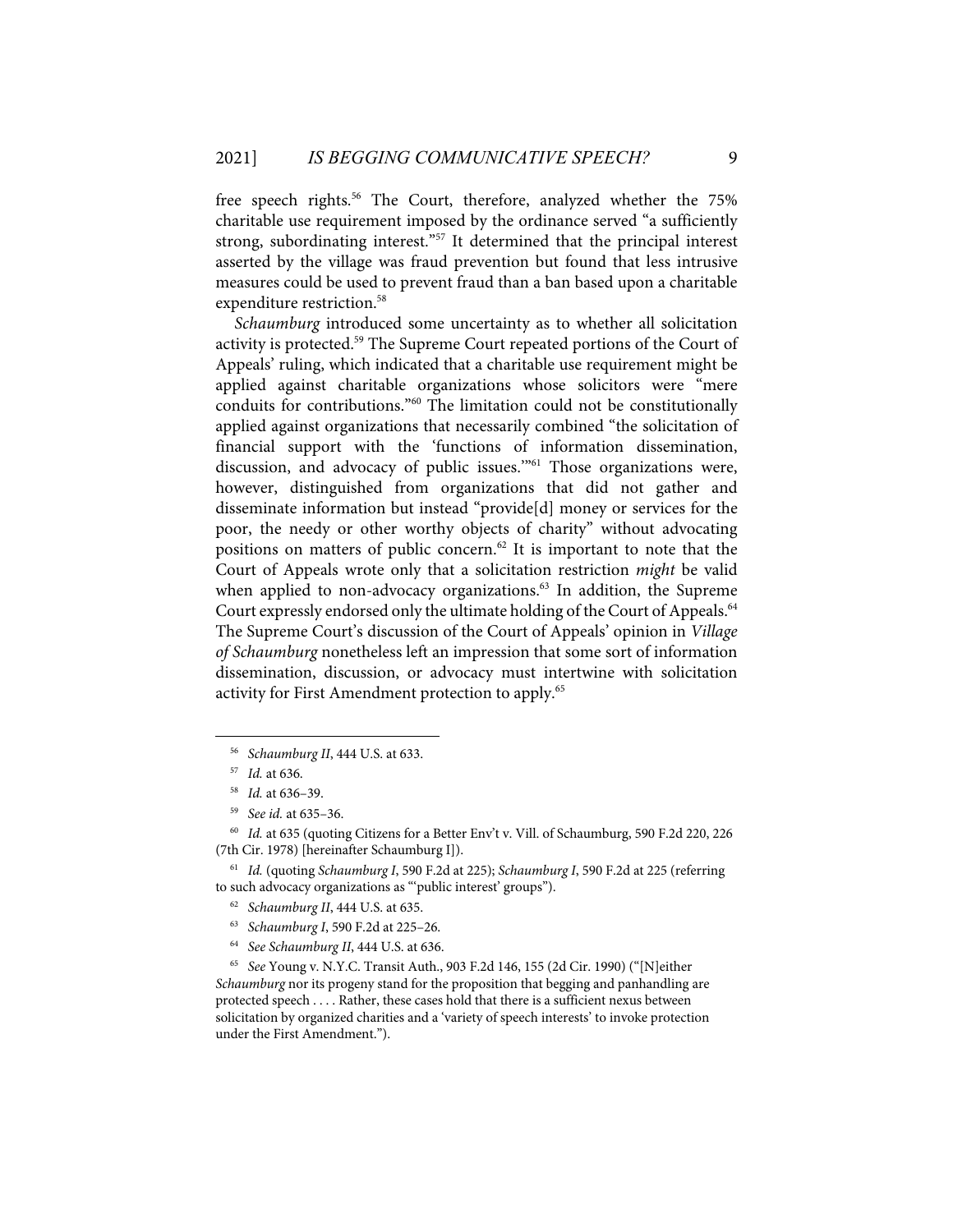The Supreme Court invalidated a Maryland statute in *Secretary of State of Maryland v. Joseph H. Munson, Co.* that was similar to the ordinance it found unconstitutional in *Schaumburg*. <sup>66</sup> The statute prohibited charitable organizations from paying fundraising expenses greater than 25% of the amount raised.<sup>67</sup> The statute included a waiver provision that afforded some flexibility absent from the ordinance considered in *Schaumburg*. <sup>68</sup> The Supreme Court held, however, that the provision was not sufficient to save the restriction.<sup>69</sup>

The Court wrote in *Munson* that the solicitation activities restricted by the Maryland statute "clearly encompass the types of speech determined in *Schaumburg* to be entitled to First Amendment protection."70 However, it also indicated that charitable solicitations were entitled to protection because they were intertwined with other speech.<sup>71</sup> The Court wrote that the impact of an expense restriction upon charities whose high costs were due to information dissemination, discussion, and advocacy of public issues was a primary concern.<sup>72</sup> The Court commented, "[T]here no doubt are organizations that have high fundraising costs not due to protected First Amendment activity and that, therefore, should not be heard to complain . . . [but] this statute cannot distinguish those organizations from charities that have high costs due to protected First Amendment activities."<sup>73</sup> Therefore, it again left unclear the extent to which charitable solicitation must intertwine with information dissemination, discussion, or advocacy to merit First Amendment protection.<sup>74</sup>

In *Riley v. National Federation of the Blind*, the Supreme Court clarified its prior discussions about solicitations intertwining with other speech.<sup>75</sup> A North Carolina statute was challenged in *Riley* that was directed against

<sup>66</sup> Sec'y of State of Md. v. Joseph H. Munson Co., 467 U.S. 947, 950–52 (1984) (describing statute); *Id.* at 959–70 (invalidating statute).

<sup>67</sup> *Munson*, 467 U.S. at 950 n.2.

<sup>&</sup>lt;sup>68</sup> Id. at 952 (describing Maryland Circuit Court's ruling regarding statutory flexibility); Id. at 962 (explaining the statute).

<sup>69</sup> *Munson*, 467 U.S. at 962–64.

<sup>70</sup> *Id.* at 960 n.8.

<sup>71</sup> *Id.* at 959–60.

<sup>72</sup> *Id.* at 963–64.

<sup>73</sup> *Id.* at 966.

<sup>74</sup> *See id.* at 959–68; *see also* Cornelius v. NAACP Legal Def. & Educ. Fund, 473 U.S. 788, 799 (1985) (implying that *Schaumburg* requires a "nexus between solicitation and the communication of information and advocacy of causes").

<sup>75</sup> *See* Riley v. Nat'l Fed'n of the Blind of N.C., Inc., 487 U.S. 781, 795–96 (1988).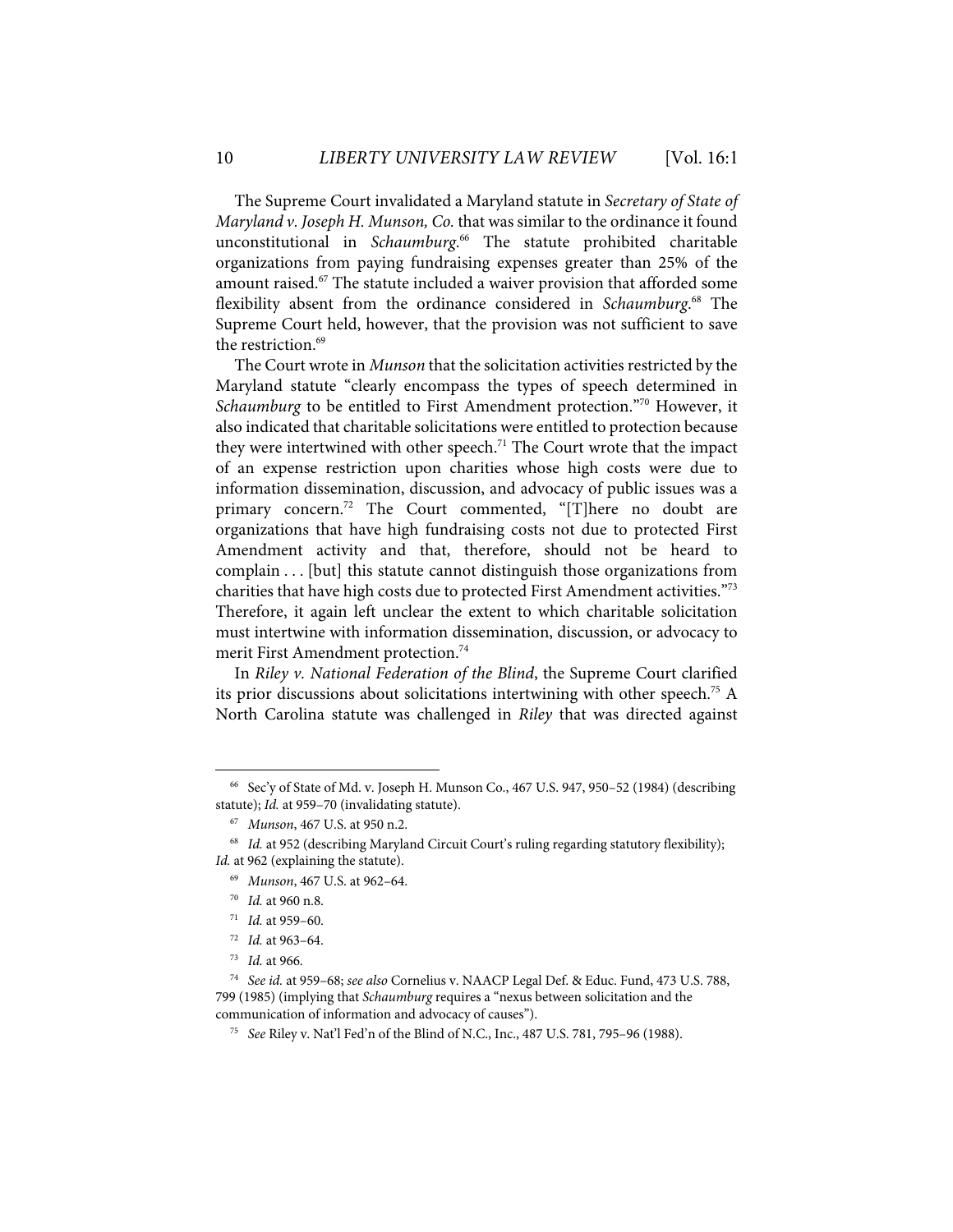professional fundraisers.76 It prohibited fundraisers from charging unreasonable or excessive fees and provided various benchmarks by which determinations of reasonableness would be made.<sup>77</sup> The statutory scheme included a provision that higher fees might be considered reasonable if a "solicitation involved the dissemination of information or advocacy on public issues directed by the charity."78 The Supreme Court nonetheless found that North Carolina could not dictate how much a charity could spend on fundraising, because that would be a direct restriction on protected First Amendment activity.<sup>79</sup> It also reiterated that "the solicitation of charitable contributions is protected speech."80

The *Riley* Court wrote that its analysis in *Schaumburg* began by categorizing the type of speech at issue because the Village of Schaumburg had "argued that charitable solicitation [was] akin to a business proposition, and therefore constitute[d]  $\dots$  commercial speech,"<sup>81</sup> which is afforded less robust constitutional protection than core-value speech.<sup>82</sup> It explained that the *Schaumburg* Court rejected the effort to classify charitable solicitation as commercial speech because charitable solicitation involved a variety of speech interests.<sup>83</sup> The *Riley* Court clarified that this was because speech does not retain "commercial character when it is inextricably intertwined with otherwise fully protected speech."84 Intertwining is, therefore, an issue only insofar as the level of constitutional protection is concerned.<sup>85</sup> If "component parts of a single speech are inextricably intertwined," the less favorably protected parts will not be separated from a more favorably protected whole for less favorable treatment.<sup>86</sup> Intertwining does not, however, appear to be a

81 *Riley*, 487 U.S. at 787.

82 *See id.* at 795; *see also* Snyder v. Phelps, 562 U.S. 443, 451–52 (2011) (explaining that the First Amendment provides its highest protection to speech on matters of public concern or public issues, because it is considered more than self-expression and is instead the essence of self-government); *cf.* Gresham v. Peterson, 225 F.3d 899, 904 (7th Cir. 2000) (coining the phrase "core-value speech" to describe speech that is given this special protection). *See generally* Va. State Bd. Of Pharm. v. Va. Citizens Consumer Council, Inc., 425 U.S. 748, 771 n.24 (1976).

- 84 *Id.* at 796.
- 85 *See id.* at 795–96.
- 86 *Id.* at 796.

<sup>76</sup> *See id.* at 784–87.

<sup>77</sup> *Id.* at 784–86.

<sup>78</sup> *Id.* at 785.

<sup>79</sup> *Id.* at 784, 788–89.

<sup>80</sup> *Id.* at 789.

<sup>83</sup> *Riley*, 487 U.S. at 787–88.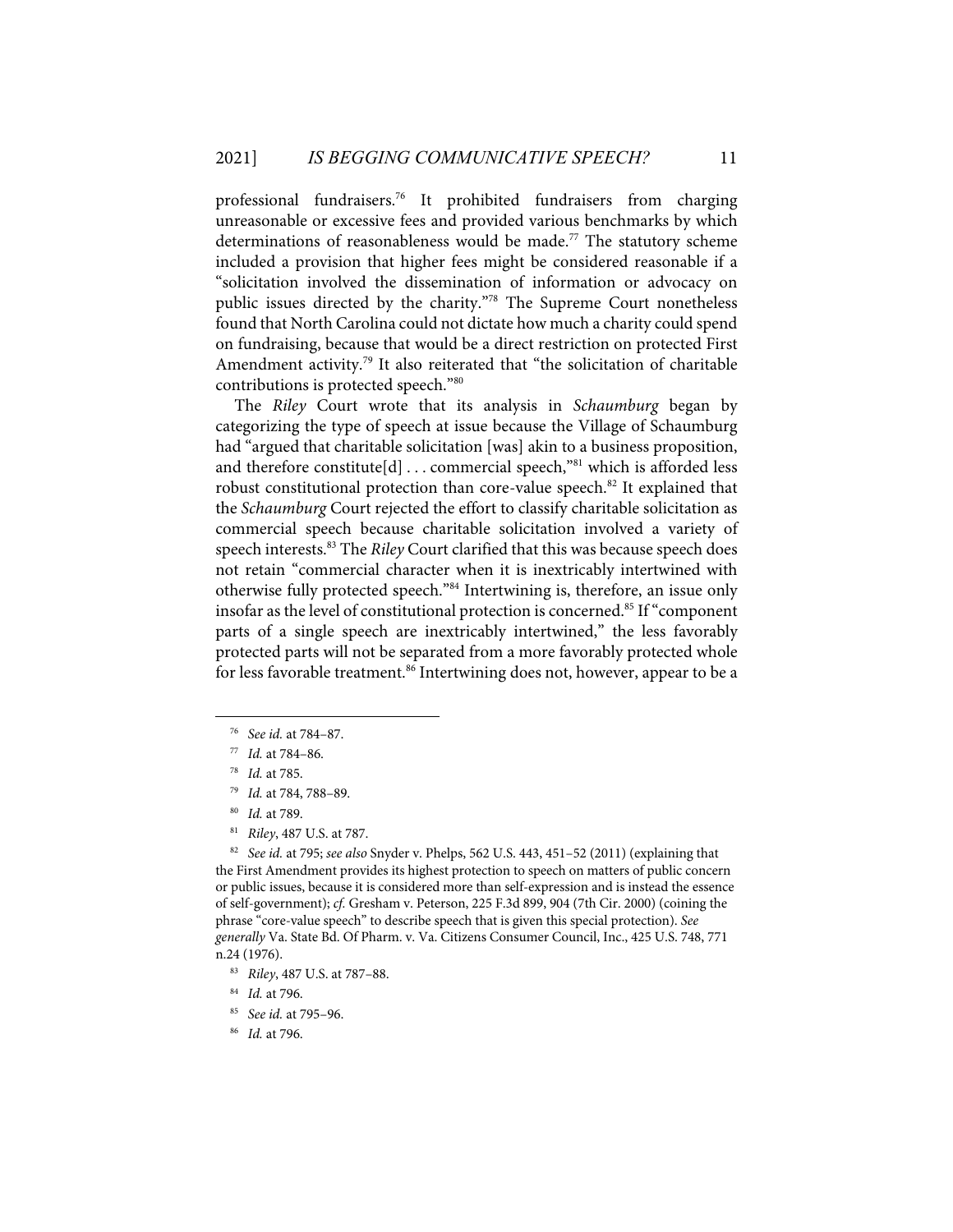prerequisite for charitable solicitation to qualify as speech because even commercial speech is entitled to some First Amendment protection.<sup>87</sup>

A Supreme Court plurality reiterated in *United States v. Kokinda* that "[s]olicitation is a recognized form of speech protected by the First Amendment."88 *Kokinda* dealt primarily with how the forum where speech occurs affects the standard of review and did not directly address the question of intertwining.89 The *Kokinda* plurality did, however, recognize that solicitation activity can impede the normal flow of traffic because those solicited must listen, comprehend, and decide whether to contribute, and, if they decide to do so, retrieve and exchange money.<sup>90</sup> *Kokinda* held that such interests may be sufficient in some situations to uphold a solicitation restriction.<sup>91</sup>

*International Society for Krishna Consciousness v. Lee* upheld a prohibition against soliciting in an airport terminal.<sup>92</sup> The case again dealt primarily with forum analysis, and the Court held that airport terminals are not considered public fora.<sup>93</sup> The majority opinion noted that the parties agreed the

 $87$  Edenfield v. Fane, 507 U.S. 761, 765–66 (1993) (holding that the First Amendment protects personal solicitation for commercial purposes). *See generally Va. Citizens Consumer Council*, 425 U.S. at 758–70.

<sup>88</sup> United States v. Kokinda, 497 U.S. 720, 725 (1990) (plurality opinion); *see also* Heffron v. Int'l Soc'y for Krishna Consciousness, 452 U.S. 640, 647 (1981).

<sup>89</sup> *See Kokinda*, 497 U.S. at 725–33 (plurality opinion); *Id.* at 740–53 (Brennan, J., dissenting).

<sup>90</sup> *Kokinda*, 497 U.S. at 733–35 (plurality opinion); *accord* Int'l Soc'y for Krishna Consciousness, Inc. v. Lee, 505 U.S. 672, 683–84 (1992); *see also Heffron*, 452 U.S. at 664–65 (Blackmun, J., concurring in part and dissenting in part) (indicating that crowd control and safety can, in certain circumstances, constitute a substantial governmental interest).

<sup>&</sup>lt;sup>91</sup> The *Kokinda* plurality felt that the prevention of disruptions to the flow of traffic on Postal Service premises provided a sufficient reason to justify a solicitation prohibition under the reasonableness standard applicable to a nonpublic forum. *Kokinda*, 497 U.S. at 734–35. Justice Kennedy concurred, but he believed that such interests were significant and would satisfy the higher standard applicable to time, place, and manner restrictions. *Id.* at 738–39 (Kennedy, J., concurring).

<sup>92</sup> *Lee*, 505 U.S. at 685. The District of Columbia Court of Appeals later applied *Lee* when concluding that an entryway to a subway escalator is a non-public forum and upholding a ban against panhandling at a subway station or stop. McFarlin v. District of Columbia, 681 A.2d 440, 447–49 (D.C. 1996).

<sup>&</sup>lt;sup>93</sup> *Lee*, 505 U.S. at 679. Supreme Court cases generally recognize the following three types of governmentally controlled areas: (1) *traditional public forums*—parks, streets, and sidewalks—in which the government may impose reasonable time, place, and manner restrictions, but content-based restrictions must satisfy strict scrutiny, and viewpoint-based restrictions are prohibited; (2) *designated public forums—*public forums intentionally opened by the government for public discourse—in which the same rules apply; and (3) *nonpublic*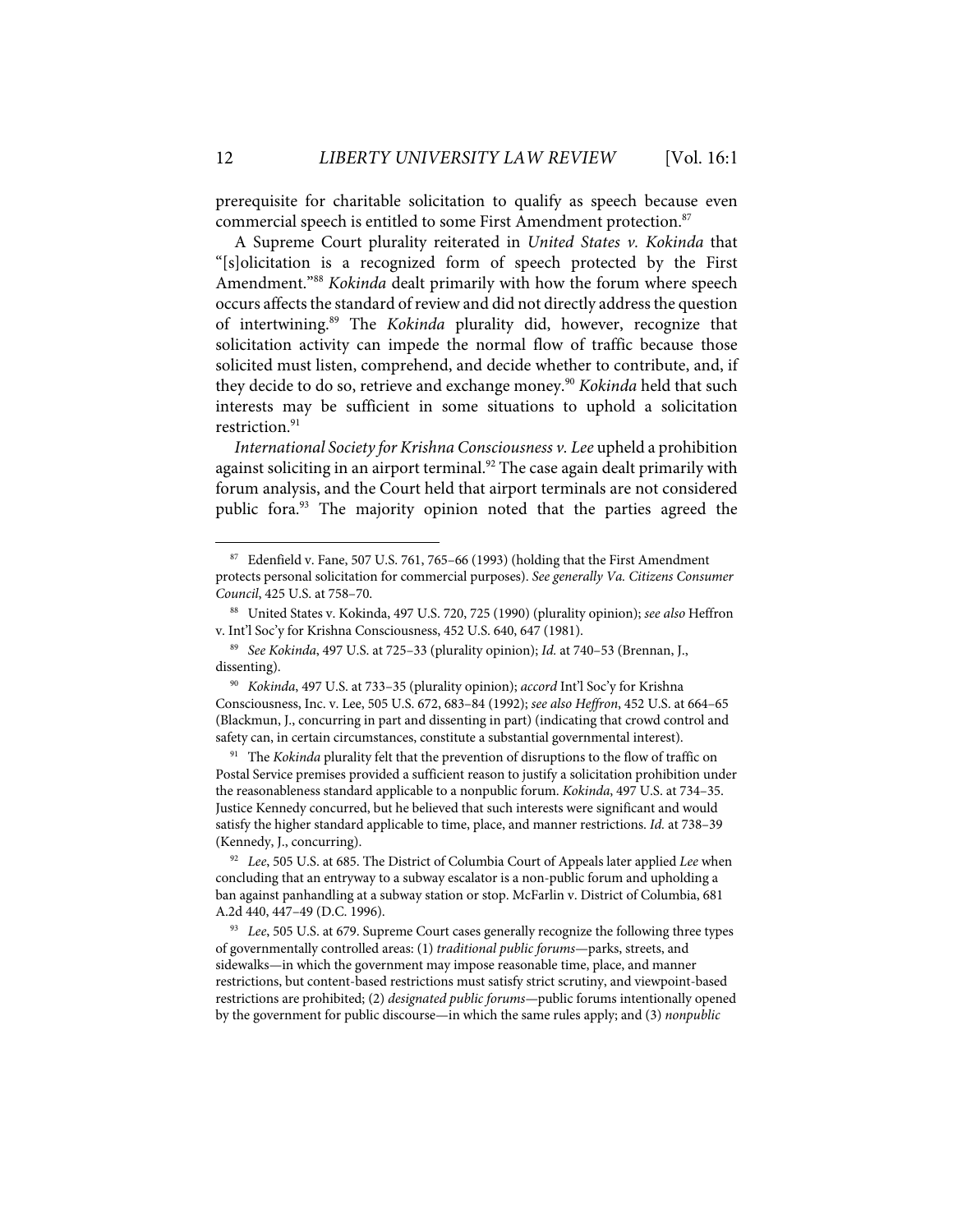solicitation at issue in *Lee* was entitled to First Amendment protection, and it did not further explore the issue.<sup>94</sup> Having determined that an airport terminal was not a public forum, the majority opinion held that the terminal's solicitation ban "need[ed] only satisfy a requirement of reasonableness."95

Justice Kennedy, along with three other Justices, believed that "airport corridors and shopping areas outside of the passenger security zones" should be considered public fora.<sup>96</sup> Justice Kennedy, alone, also felt that a ban on solicitation and receipt of funds within an airport terminal satisfied either the standard for time, place, and manner restrictions on speech or the *O'Brien* test for regulations directed at the non-speech element of expressive conduct. $97$  He wrote that the two standards overlapped under the circumstances of the case and acknowledged their similarity.98 Justice Kennedy wrote that he would conclude a ban violated free speech rights if directed solely at the communicative solicitation of funds.<sup>99</sup> In his view, however, the ban at issue in *Lee* was valid because it applied only to immediate receipt of funds and was, therefore, "directed only at the physical exchange of money, which is an element of conduct interwoven with otherwise expressive solicitation."100

Justice Kennedy wrote in *Lee* that in-person solicitations for immediate payment of money create a well-recognized risk of fraud and duress.<sup>101</sup> He cited various instances in which the Supreme Court and federal agencies identified problems and the potential for undue pressure when solicitors target individuals and give them only limited time to reflect upon requests to instantaneously provide funds.102 Justice Kennedy concluded that a ban directed at such abusive practices, and not any particular message, was

- 94 *See Lee*, 505 U.S. at 677, 679.
- 95 *Id.* at 683.
- <sup>96</sup> Id. at 693 (Kennedy, J., concurring).
- 97 *Id.* at 703–04.
- 98 *Id.* at 704.
- 99 *Id.*

101 *Id.* 

*forums*—those forums which are not by tradition or designation open for public communication—in which the government may reserve such fora for its intended purposes as long as regulations on speech are reasonable and not imposed in an effort to suppress expression merely because public officials oppose a speaker's views. Minn. Voters All. v. Mansky, 138 S. Ct. 1876, 1885 (2018). In addition, some public property may not be considered a forum for speech at all. Ark. Educ. Television Comm'n v. Forbes, 523 U.S. 666, 677ؘ–79 (1998).

<sup>100</sup> *Lee*, 505 U.S. at 705 (Kennedy, J., concurring).

<sup>102</sup> *Id.* at 705–06.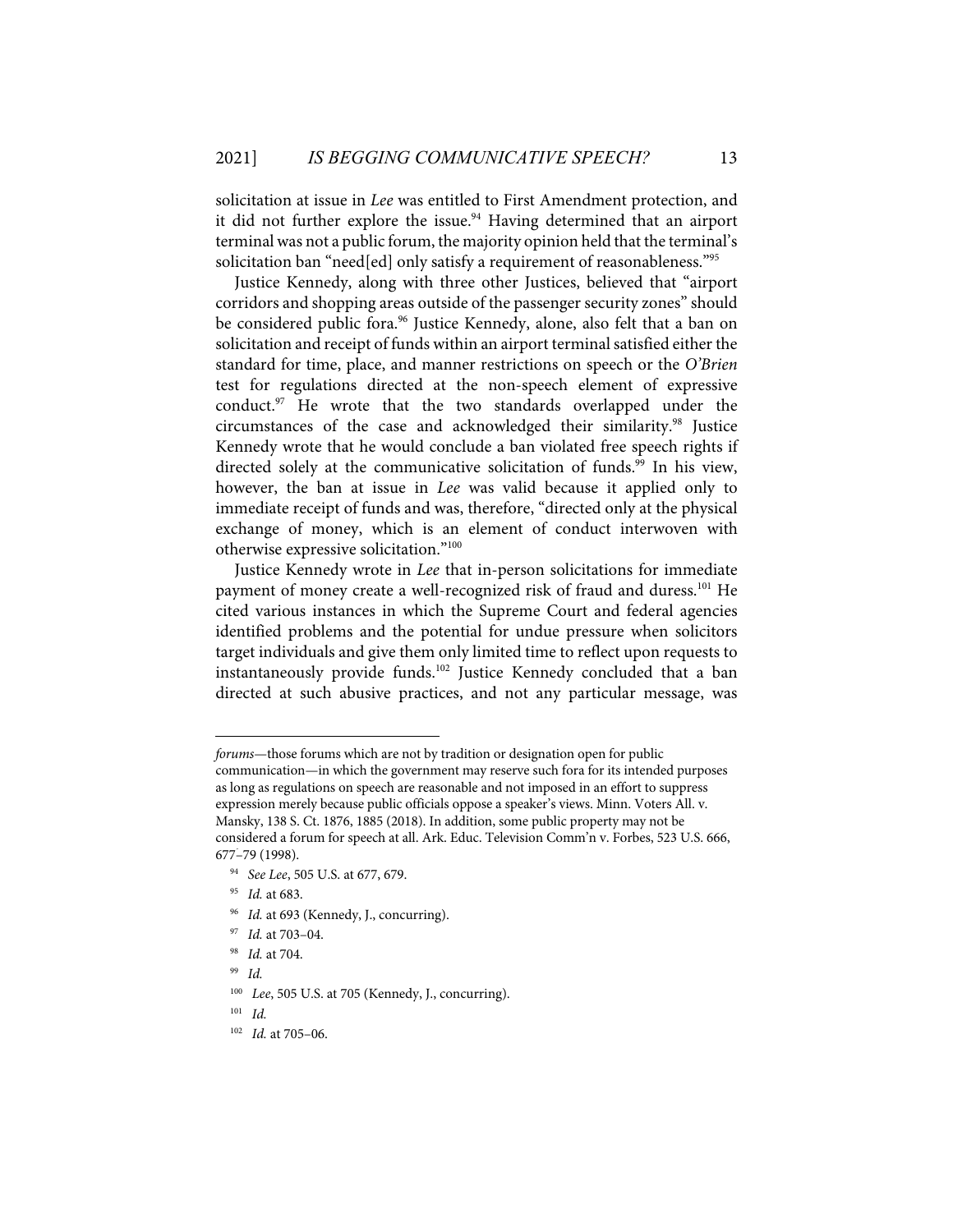content neutral and served a significant governmental interest.<sup>103</sup> He further wrote that a ban on solicitation of money for immediate receipt was narrowly tailored because it applied only to that limited category of activity.<sup>104</sup> Justice Kennedy opined that only a particular manner of conduct associated with solicitation was restricted.<sup>105</sup> In his view, solicitors could continue making requests for funds by other means. For example, solicitors were able to distribute pre-addressed envelopes to those targeted, and alternative channels of communication were, therefore, left open.<sup>106</sup>

## C. *Lower Court Rulings Re: Begging*

The California Court of Appeals wrote in *Ulmer v. Municipal Court* that the First Amendment and its counterpart in the California State Constitution "protect the freedom of individuals to speak, write, print, or disseminate information or opinion," but not "conduct bearing no necessary relationship" with those activities.<sup>107</sup> It reasoned that begging is not constitutionally protected because it does "not necessarily involve the communication of information or opinion."108 The Appellate Division of the Los Angeles County Superior Court later explained in *People v. Zimmerman* that a prohibition against accosting people while begging prevented "individuals from going about on the streets accosting others, i.e., walking up to and approaching others, for handouts" but did not preclude someone from passively receiving donations.<sup>109</sup> Therefore, the court held that such a prohibition pertained only to the conduct of beggars and not their message, so, it concluded the prohibition did not impinge constitutionally protected speech.<sup>110</sup>

In *Young v. New York City Transit Authority*, a panel of the Second Circuit Court of Appeals acknowledged that passersby generally understand the message conveyed by someone who begs, but it felt something more was required for First Amendment protection to attach.<sup>111</sup> The court indicated the expression that occurs during begging does not involve an exchange of ideas or spread of information sufficient to bring it within the First

- 110 *Zimmerman*, 19 Cal. Rptr. 2d at 489.
- 111 Young v. N.Y.C. Transit Auth., 903 F.2d 146, 154 (2d Cir. 1990).

<sup>103</sup> *Id.* at 706.

<sup>104</sup> *Id.* at 707.

<sup>105</sup> *Id.*

<sup>106</sup> *Lee*, 505 U.S. at 707–08 (Kennedy, J., concurring).

<sup>107</sup> Ulmer v. Mun. Ct., 127 Cal. Rptr. 445, 447 (Cal. Ct. App. 1976).

<sup>108</sup> *Id.* at 447.

<sup>109</sup> People v. Zimmerman, 19 Cal. Rptr. 2d 486, 489 (Cal. App. Dep't Super. Ct. 1993); *see also Ulmer*, 127 Cal. Rptr. at 447–48.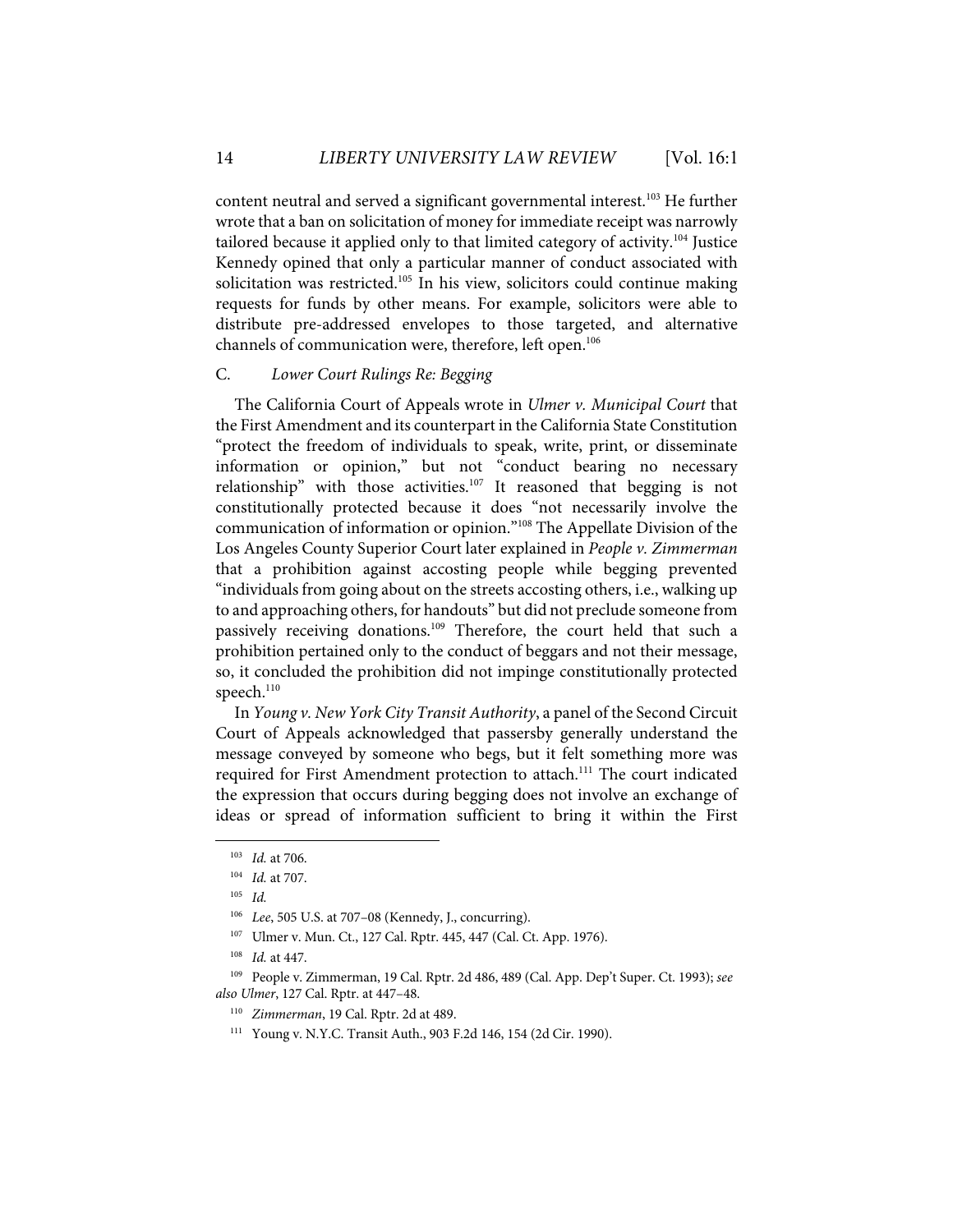Amendment.<sup>112</sup> According to the majority in *Young*, the object of begging and panhandling is the transfer of money. It wrote: "Speech simply is not inherent to the act; it is not of the essence of the conduct."<sup>113</sup> This speech versus conduct distinction was not, however, the basis for the majority ruling in *Young*. 114

The majority in *Young* principally held that the New York subway system ban on panhandling satisfied the *O'Brien* test.<sup>115</sup> The court wrote that the real question to decide when determining whether the governmental interest advanced by a regulation is not related to the suppression of free expression under *O'Brien* is "whether the dangers relied on as justification for the regulation arise at least in some measure from the alleged communicative content of the conduct."116 The majority in *Young* found that the ban at issue protected users of the subway system from intimidating, threatening, and inherently aggressive panhandling that the court felt was tantamount to an assault in the close confines of the subway atmosphere.<sup>117</sup> It also wondered whether the message conveyed by someone begging in those circumstances is not somehow "divested of any expressive element" for purposes of First Amendment analysis.<sup>118</sup> The majority concluded that begging in the subway implicated legitimate public safety concerns because "[t]he conduct 'disrupts' and 'startles' passengers, thus creating the potential for a serious accident in the fast-moving and crowded subway environment."<sup>119</sup> It, therefore, held that the governmental interests behind the ban were unrelated to the suppression of free speech, and "the exigencies created by begging and panhandling in the subway warrant the conduct's complete prohibition."<sup>120</sup>

In *Blair v. Shanahan*, the United States District Court for the Northern District of California held that *Ulmer* controls when applying the California Constitution, but the court rejected both *Ulmer* and *Young* when it came to the protection of begging under the U.S. Constitution.<sup>121</sup> The court felt that

<sup>112</sup> *Id.* at 154.

*<sup>113</sup> Id.*

*<sup>114</sup> Id.* ("[O]ur holding today does not ultimately rest on an ontological distinction between speech and conduct . . . .").

<sup>115</sup> *Id.* at 157–61.

<sup>116</sup> *Id.* at 158–59.

<sup>117</sup> *Young*, 903 F.2d at 158.

<sup>118</sup> *Id.* at 154.

<sup>119</sup> *Id.* at 158.

<sup>120</sup> *Id.* at 159; *see also* People v. Schrader, 617 N.Y.S.2d 429, 436–39 (N.Y. Crim. Ct. 1994) (upholding the constitutionality of the New York City Transit System ban on panhandling).

<sup>121</sup> Blair v. Shanahan, 775 F. Supp. 1315, 1321–24 (N.D. Cal. 1991), *vacated*, 919 F. Supp. 1361 (N.D. Cal. 1996).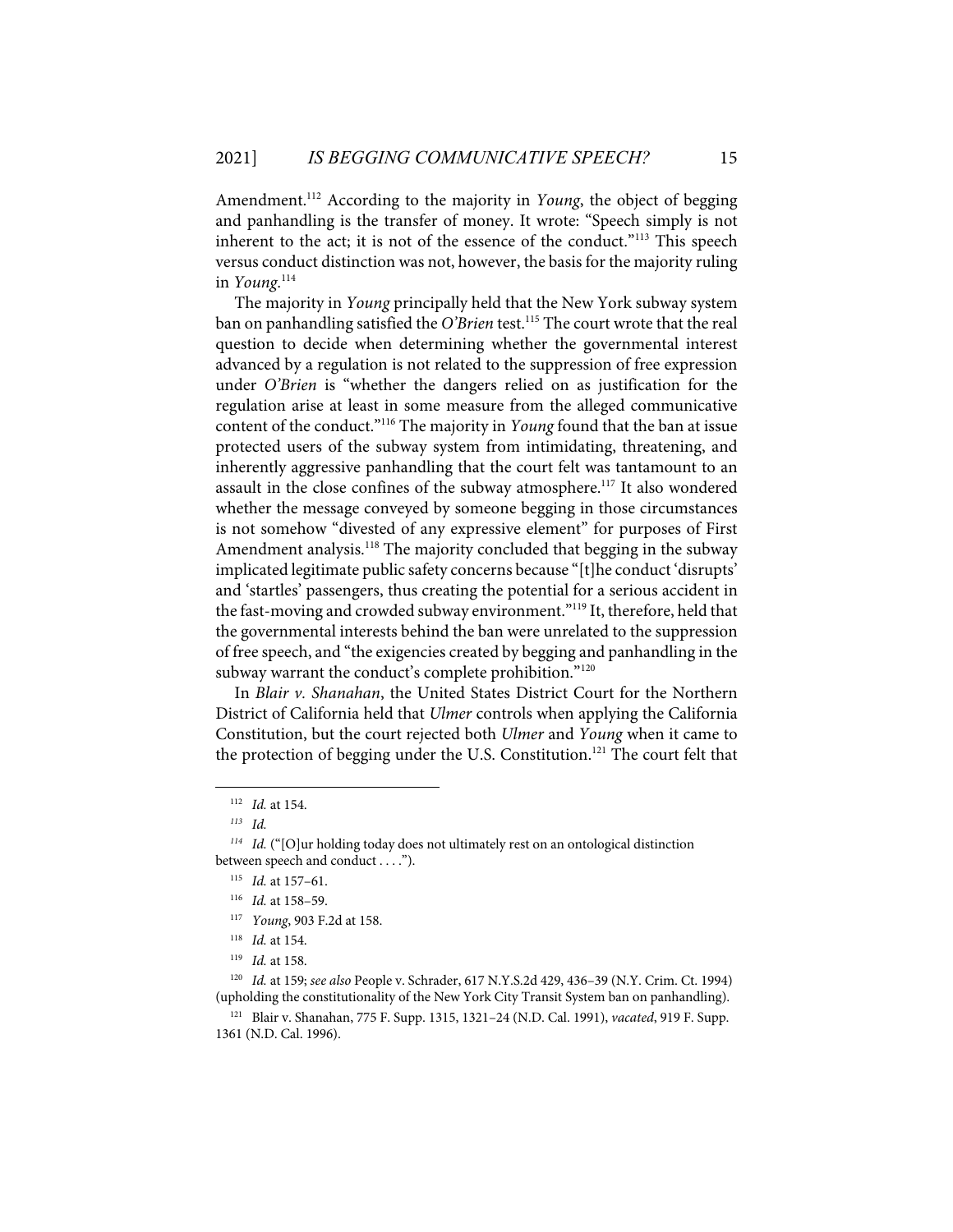*Schaumburg*, and the Supreme Court cases that followed, held that the First Amendment clearly protected charitable solicitations, and that "[n]o distinction of constitutional dimension exists between soliciting funds for oneself and for charities."122 It wrote that begging conveys information regarding both a beggar's plight and the way that society treats its poor.<sup>123</sup> Additionally, the court opined that begging can change the way someone views the poor because begging appeals to that person's sense of compassion and social justice.124 The District Court wrote in *Blair* that it is irrelevant for First Amendment purposes whether every beggar conveys such a message or enlightens those solicited, because many solicitors for organized charities similarly fail to convey that message, and constitutional protection is not limited to effective speech.<sup>125</sup> In addition, it explained that those who beg do not lose their free speech rights by keeping the funds they solicit, because the value of speech does not depend upon the identity of its source.<sup>126</sup>

The court in *Blair* did not see any meaningful distinction between begging and the organized charitable solicitation protected by *Schaumburg*. <sup>127</sup> It recognized that the messages conveyed by organized charities might more effectively intertwine with particularized social commentary or political speech, but commented that it would be "fair to say" most professional fundraisers are not soliciting for those social or political reasons, but rather, to collect money.128 Therefore, someone seeking personal financial help should not be disqualified on the basis of speaker motivation.<sup>129</sup> In addition, a person in need should not be held to the same level of sophistication as a professional fundraiser in communicating a message.<sup>130</sup> The court concluded that begging should have the same protection as organized charitable solicitation because "First Amendment protection should not be limited to the articulate."<sup>131</sup>

Having concluded that begging constitutes protected speech, the court in *Blair* found efforts to distinguish between the speech versus conduct aspects

<sup>122</sup> *Id.* at 1322.

<sup>123</sup> *Id.* at 1322–23.

<sup>124</sup> *Id.* at 1323.

<sup>125</sup> *Id.*

<sup>126</sup> *Id.*; *see also* Rodgers v. Bryant, 942 F.3d 451, 456 (8th Cir. 2019) ("The fact that they intend to ask for money does not mean that their speech is unprotected.").

<sup>127</sup> *See Blair*, 775 F. Supp. at 1322–24.

<sup>128</sup> *Id.* at 1323–24.

<sup>129</sup> *Id.*

<sup>130</sup> *Id.* at 1324.

<sup>131</sup> *Id.*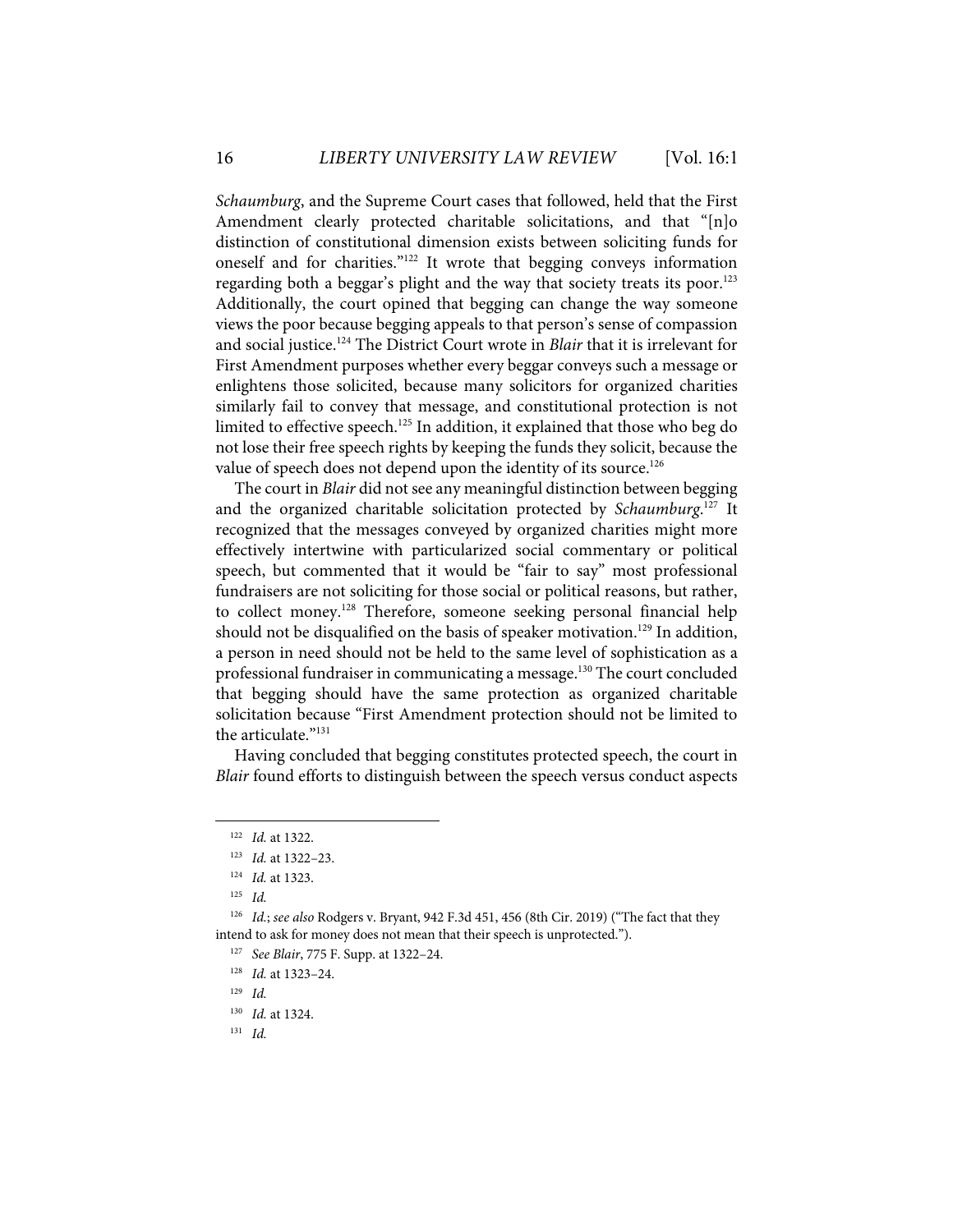of begging unavailing.132 It acknowledged that a properly drawn regulation could prohibit intimidating, threatening, or coercive public encounters, but begging cannot be automatically assumed to include such behavior.<sup>133</sup> The court found that a California statute targeted expression rather than conduct by barring anyone from begging.<sup>134</sup> It reasoned that a regulation truly directed at intimidation, threats, or coercion would specifically target those behaviors rather than begging in general.<sup>135</sup> Consequently, a statute that proscribed public encounters based upon whether or not a person was begging was an unconstitutional infringement on speech rather than a restriction on conduct.<sup>136</sup> The court ruled that neither prevention of public annoyance nor avoidance of intrusion on the public at large provided sufficient justification for a content-based restriction on speech.<sup>137</sup> It explained: "The speech of the needy around us may well be subjectively felt as an unwelcome intrusion by some, but the expressive freedom guaranteed by the Constitution has never been costless."138 Therefore, the *Blair* court declared that a California anti-panhandling statute was unconstitutional.<sup>139</sup>

However, the appellate panel in *People v. Zimmerman* declined to follow *Blair*. <sup>140</sup> The panel wrote that it was bound by *Ulmer* and swayed by *Young*. 141 The *Zimmerman* court focused on physical aspects of begging (i.e., accosting others), and it held that such conduct is not sufficiently communicative to merit First Amendment protection.<sup>142</sup> It distinguished begging from soliciting for charitable purposes based on a lack of intertwining.<sup>143</sup> In the court's view:

138 *Id.* at 1325.

139 *Blair*, 775 F. Supp at 1325. The Ninth Circuit Court of Appeals remanded *Blair* to the District Court to determine whether its declaratory ruling should be vacated due to a settlement that procedurally barred appeal. Blair v. Shanahan, 38 F.3d 1514, 1520–21 (9th Cir. 1994). The District Court ultimately vacated its ruling that declared the California antipanhandling statute facially unconstitutional. Blair v. Shanahan, 919 F. Supp. 1361, 1364–67 (N.D. Cal. 1996).

140 *See* People v. Zimmerman, 19 Cal. Rptr. 2d 486, 488 (Cal. App. Dep't Super. Ct. 1993).

- 142 *Id.* at 489.
- 143 *Id.* at 490–91.

<sup>132</sup> *Id.* at 1324–26.

<sup>133</sup> *See Blair*, 775 F. Supp. at 1324–25.

<sup>134</sup> *Id.* at 1317 n.1 (quoting statutory prohibition); *Id.* at 1324 (concluding that the statute was a content-based restriction).

<sup>135</sup> *Blair*, 775 F. Supp. at 1324–25.

<sup>136</sup> *Id.* at 1325.

<sup>137</sup> *Id.* at 1324.

<sup>141</sup> *Id.* at 488–489.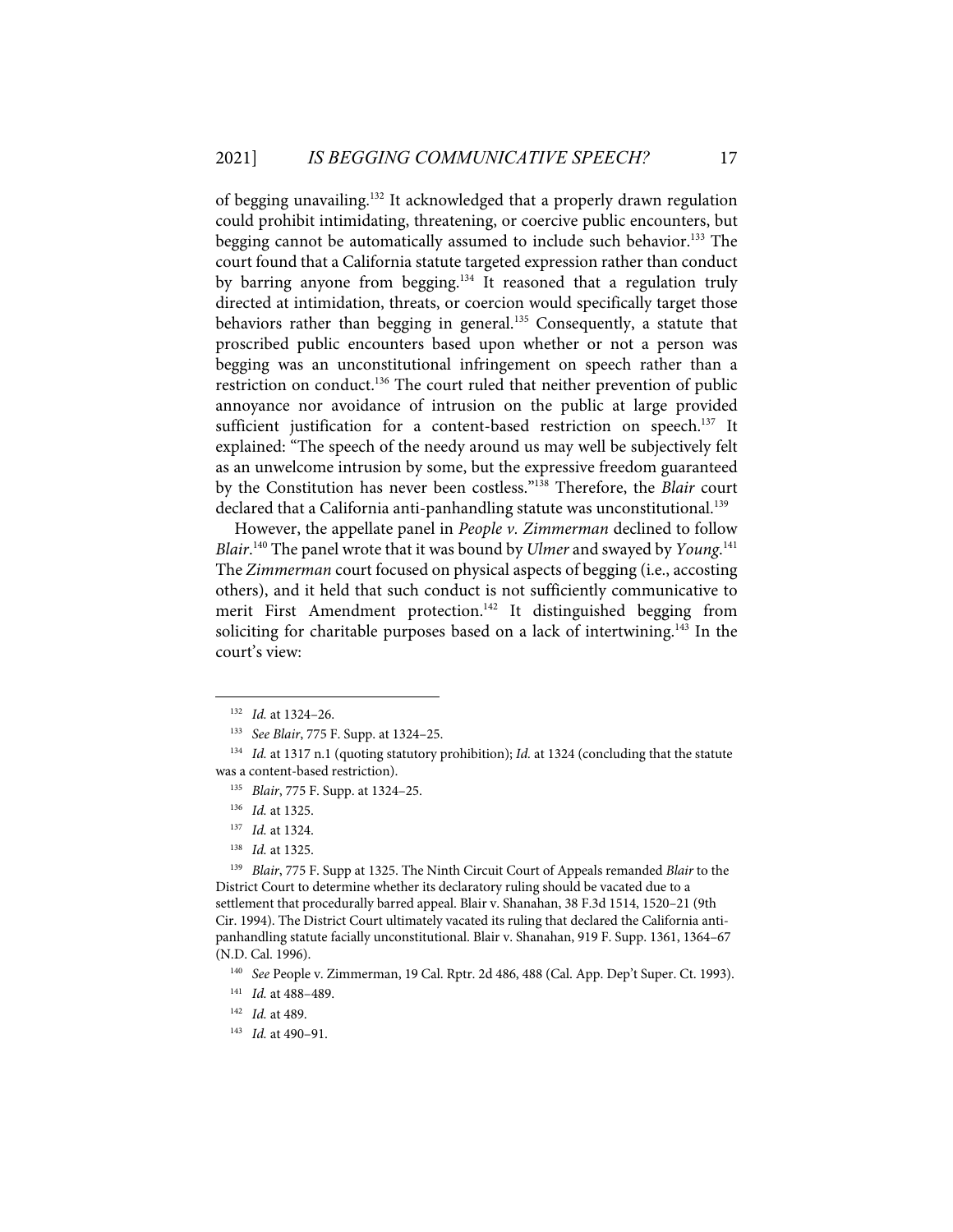[T]he nexus between charitable solicitations and the communication of information and advocacy of causes implicates interests protected by the First Amendment. On the other hand, "with or without words, the object of begging . . . is the transfer of money. Speech simply is not inherent to the act; it is not of the essence of the conduct."<sup>144</sup>

The Second Circuit panel in *Loper v. New York City Police Department*, invalidated a citywide ban against loitering for the purpose of begging.145 The panel explained that the court's earlier subway system ruling in *Young* could not be applied to traditional public forums like sidewalks, which have historically been open for expressive activity.<sup>146</sup> The court acknowledged that begging does not always involve the expression of particularized social or political messages, but it saw little difference between solicitation by organized charities and those who beg out of personal need.<sup>147</sup> It wrote, "Certainly, a member of a charitable, religious or other organization who seeks alms for the organization and is also, as a member, a beneficiary of those alms should be treated no differently from one who begs for his or her own account."148 The *Loper* court recognized the Supreme Court's references to intertwining speech-types in *Schaumburg,* but it did not find the distinctions to have constitutional significance.149 Accordingly, the *Loper* court held that begging could not be prohibited in a public forum absent a compelling governmental interest.150

The *Loper* court additionally examined the *O'Brien* test.<sup>151</sup> It wrote that a total prohibition against begging in public rights-of-way would not satisfy the test because such a ban would give rise to much more than just an incidental limitation on free expression.152 The *Loper* court listed many New

<sup>144</sup> *Id.* at 490 (quoting Young v. N.Y.C. Transit Auth., 903 F.2d 146, 154 (2d Cir. 1990) (citations omitted)).

<sup>145</sup> *See* Loper v. N.Y.C. Police Dep't, 999 F.2d 699, 701, 706 (2d Cir. 1993).

<sup>146</sup> *Id.* at 702–04.

<sup>147</sup> *Id.* at 704–05.

<sup>148</sup> *Id.* at 705.

<sup>149</sup> *Id.* at 704.

<sup>150</sup> *Id.* at 704–05.

<sup>151</sup> *Loper*, 999 F.2d at 702, 705.

<sup>152</sup> *Id.* at 705; *cf.* C.C.B. v. State, 458 So. 2d 47, 50 (Fla. Dist. Ct. App. 1984) (holding that begging cannot be considered a nuisance per se and a total ban on begging is unconstitutional). *See generally* United States v. O'Brien, 391 U.S. 367, 376 (1968) ("[W]hen 'speech' and 'nonspeech' elements are combined in the same course of conduct, a sufficiently important governmental interest in regulating the nonspeech element can justify *incidental limitations* on First Amendment freedoms." (emphasis added)).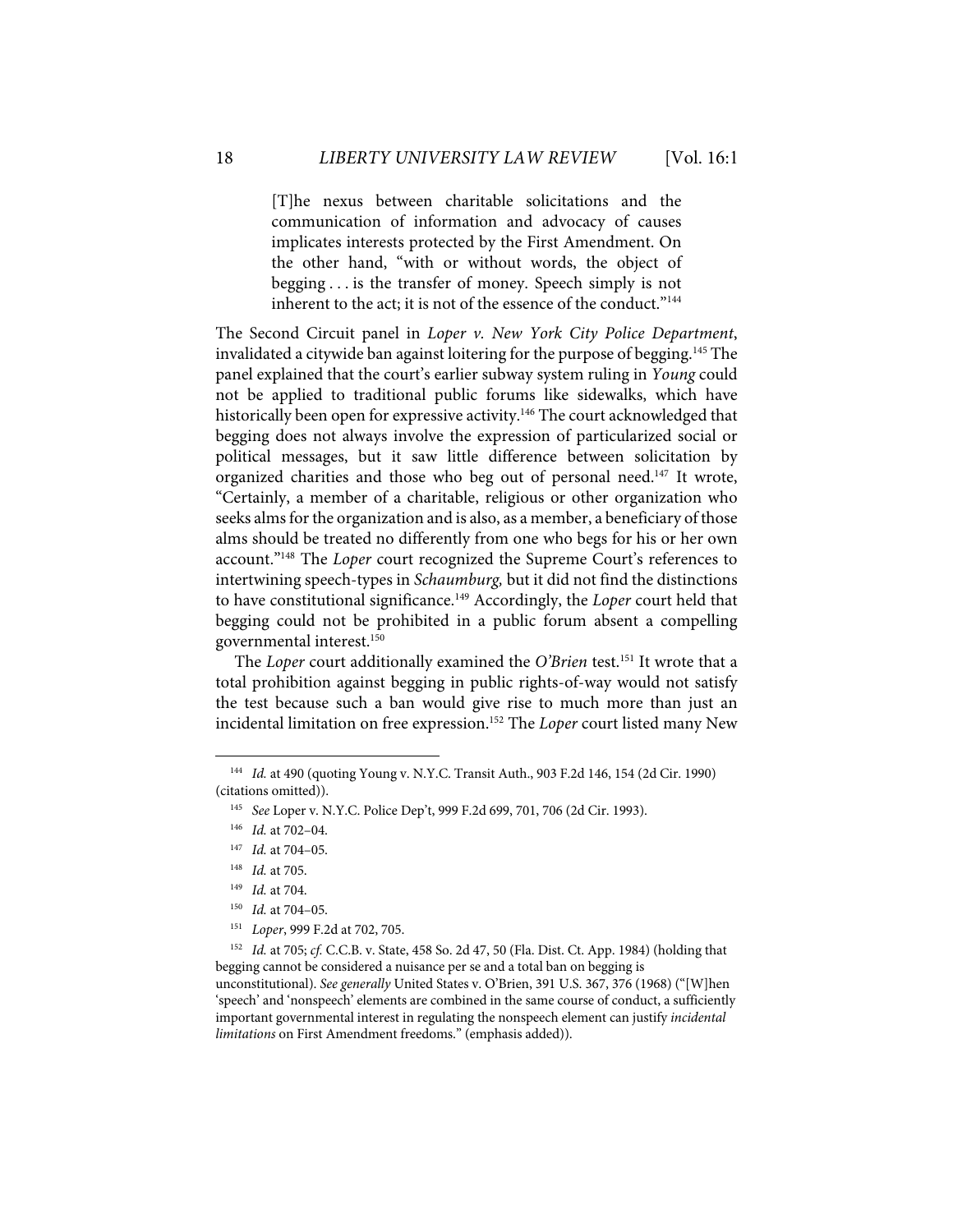York statutes that separately address aggressive, obstructive, and fraudulent behaviors, and opined that the statutes were adequate for those types of concerns in the context of begging.153 Furthermore, the court recognized a distinction between a general ban on begging and a restriction applicable only to aggressive begging, which the court felt targeted conduct beyond speech, expression, and communication.<sup>154</sup> The court wrote that a total prohibition could not, however, "be characterized as a merely incidental limitation, because it serves to silence both speech and expressive conduct on the basis of the message."155

An overwhelming majority of appellate courts have held that begging is protected by the First Amendment.<sup>156</sup> Reported decisions from trial courts say the same.<sup>157</sup> The Sixth Circuit Court of Appeals reviewed many of these authorities in *Speet v. Schuette*. <sup>158</sup> It noted that the Supreme Court "has held—repeatedly—that the First Amendment protects charitable

156 McCraw v. City of Okla. City, 973 F.3d 1057, 1066 (10th Cir. 2020); Rodgers v. Bryant, 942 F.3d 451, 456 (8th Cir. 2019); Reynolds v. Middleton, 779 F.3d 222, 225 (4th Cir. 2015); Speet v. Schuette, 726 F.3d 867, 878 (6th Cir. 2013); Clatterbuck v. Charlottesville, 708 F.3d 549, 553 (4th Cir. 2013); Gresham v. Peterson, 225 F.3d 899, 903–05 (7th Cir. 2000); Smith v. City of Fort Lauderdale, 177 F.3d 954, 956 (11th Cir. 1999); *Loper*, 999 F.2d at 704–05; State v. Boehler, 262 P.3d 637, 641 n.4 (Ariz. Ct. App. 2011); *C.C.B.*, 458 So.2d at 50; Champion v. Commonwealth, 520 S.W.3d 331, 335 (Ky. 2017); Benefit v. City of Cambridge, 679 N.E.2d 184, 188 (Mass. 1997); City of Lakewood v. Willis, 375 P.3d 1056, 1059 (Wash. 2016). *Contra* Ulmer v. Mun. Ct., 127 Cal. Rptr. 445, 447 (Cal. Ct. App. 1976); People v. Zimmerman, 19 Cal. Rptr. 2d 486, 489–90 (Cal. App. Dep't Super. Ct. 1993); *cf.* Young v. N.Y.C. Transit Auth., 903 F.2d 146, 152–54 (2d Cir. 1990) (explaining why the panel majority believed that begging is not constitutionally protected, but not ultimately resting its decision on those grounds).

157 Brown v. Gov't of D.C., 390 F. Supp.3d 114, 124 (D.D.C. 2019); Blitch v. City of Slidell, 260 F. Supp. 3d 656, 663–64 (E.D. La. 2017); Petrello v. City of Manchester, 2017 U.S. Dist. LEXIS 144793, at \*52 (D.N.H. Sept. 7, 2017); McLaughlin v. City of Lowell, 140 F. Supp.3d 177, 183–84 (D. Mass. 2015); Browne v. City of Grand Junction, 85 F. Supp. 3d 1249, 1256– 57 (D. Colo. 2015); ACLU of Idaho v. City of Boise, 998 F. Supp. 2d 908, 916 (D. Idaho 2014); Blair v. Shanahan, 775 F. Supp. 1315, 1322–24 (N.D. Cal. 1991), *vacated*, 919 F. Supp. 1361 (N.D. Cal. 1996); People v. Schrader, 617 N.Y.S.2d 429, 434–35 (N.Y. Crim. Ct. 1994).

<sup>153</sup> *Loper*, 999 F.2d at 701–02.

<sup>154</sup> *Id.* at 706.

<sup>155</sup> *Id.* at 705. *See generally O'Brien*, 391 U.S. at 388–89 (Harlan, J., concurring) (writing separately to make explicit his understanding that *O'Brien* would not foreclose consideration of "First Amendment claims in those rare instances when an 'incidental' restriction upon expression, imposed by a regulation which furthers an 'important or substantial' governmental interest and satisfies the Court's other criteria, in practice has the effect of entirely preventing a 'speaker' from reaching a significant audience with whom he could not otherwise lawfully communicate").

<sup>158</sup> *Speet*, 726 F.3d at 874–76.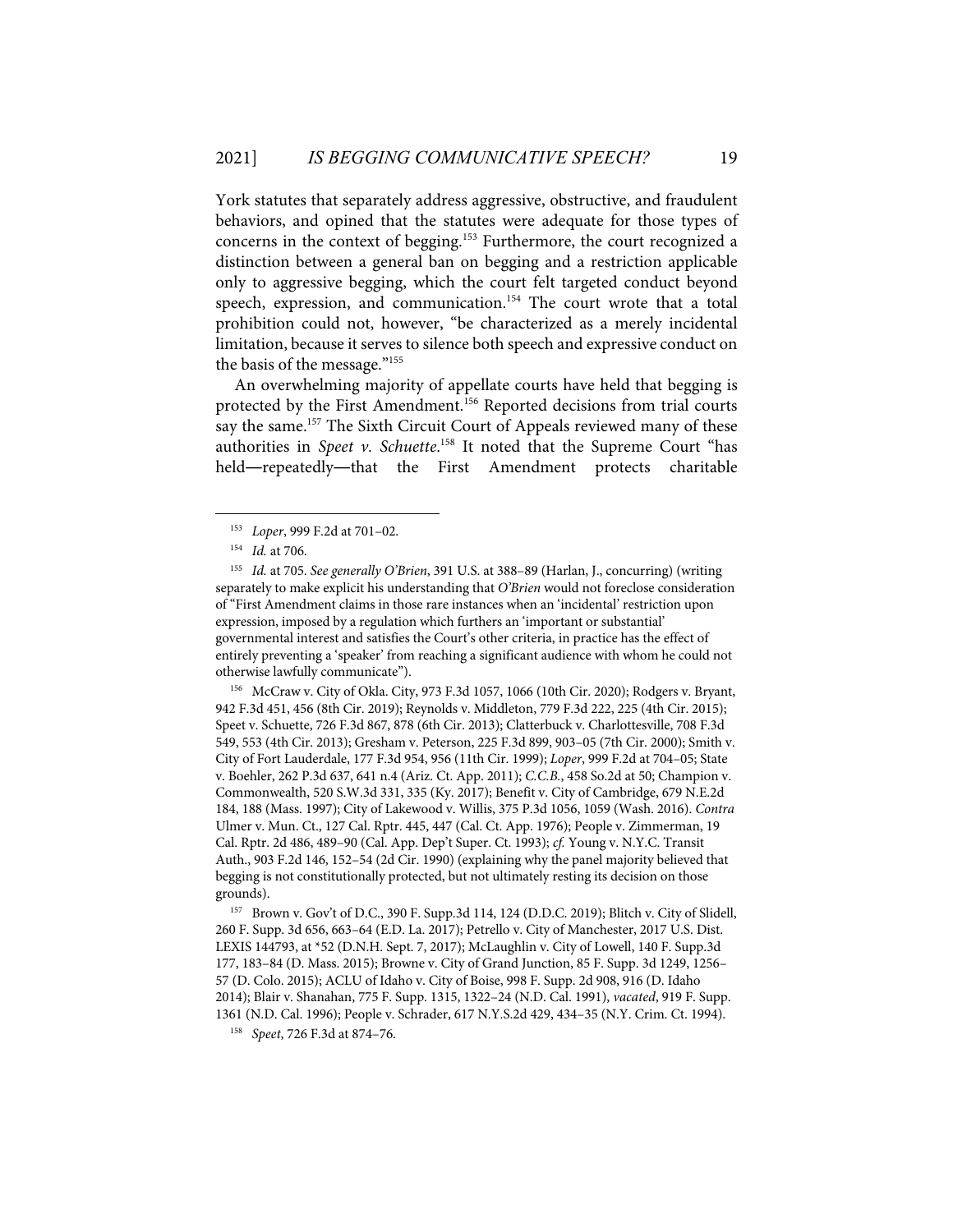solicitations performed by organizations."159 The *Speet* court further explained that most lower courts cannot see how begging by individuals can be treated differently than soliciting by charitable organizations.<sup>160</sup> It stated that "begging is indistinguishable from charitable solicitation for First Amendment purposes. To hold otherwise would mean that an individual's plight is worthy of less protection in the eyes of the law than the interests addressed by an organized group."<sup>161</sup>

The court in *Speet* rejected Justice Kennedy's assertion in *International Society for Krishna Consciousness v. Lee* that the part of begging where money actually changes hands can be separated from a communicative request for funds.162 In so doing, the *Speet* court took a different approach to the question of intertwining.163 While some opinions look at whether a solicitation sufficiently intertwines with other types of speech to qualify for constitutional protection, the *Speet* court held this type of intertwining may be presumed "whether or not any speech incident to the solicitation actually takes place," because all types of charitable solicitation are indistinguishable and "*characteristically* intertwined" with protected speech.164 The *Speet* court expanded upon the concept of intertwining and also concluded that the physical exchange of money during begging cannot be isolated, because "it is 'intertwined' with speech that the First Amendment protects."165

The Seventh Circuit Court of Appeals recognized in *Gresham v. Peterson* that the Supreme Court in *Schaumburg* focused upon how the flow of social, economic, political, and cultural information would be impeded if charitable

162 *Speet*, 726 F.3d at 876. *See generally* Int'l Soc'y for Krishna Consciousness v. Lee, 505 U.S. 672, 704–05 (1992) (Kennedy, J., concurring).

<sup>159</sup> *Id.* at 874.

<sup>160</sup> *See id.* at 874–76.

<sup>161</sup> *Id.* at 877 (quoting *Young*, 903 F.2d at 167 (Meskill, J., concurring in part and dissenting in part)); *see also Blitch*, 260 F. Supp. 3d at 664 ("[T]he availability of an organizational outlet for speech should not shield individual restrictions on speech from First Amendment scrutiny."); *Benefit*, 679 N.E.2d at 188.

<sup>163</sup> *See Spee*t, 726 F.3d at 876.

<sup>164</sup> *See id.* at 877 (emphasis added) (reviewing Young v. N.Y.C. Transit Auth., 903 F.2d 146, 164–65 (2d Cir.1990) (Meskill, J., concurring in part and dissenting in part)). *But see* People v. Zimmerman, 19 Cal. Rptr. 2d 486, 490–91 (Cal. App. Dep't Super. Ct. 1993) (distinguishing begging from charitable solicitation on the basis that begging is not characteristically intertwined with core value speech).

<sup>165</sup> *Speet*, 726 F.3d at 876; *see also* Petrello v. City of Manchester, 2017 U.S. Dist. LEXIS 144793, at \*52 (D.N.H. Sept. 7, 2017) ("[T]he physical exchange of money is an integral component and the ultimate purpose of panhandling, which is expressive activity protected by the First Amendment.").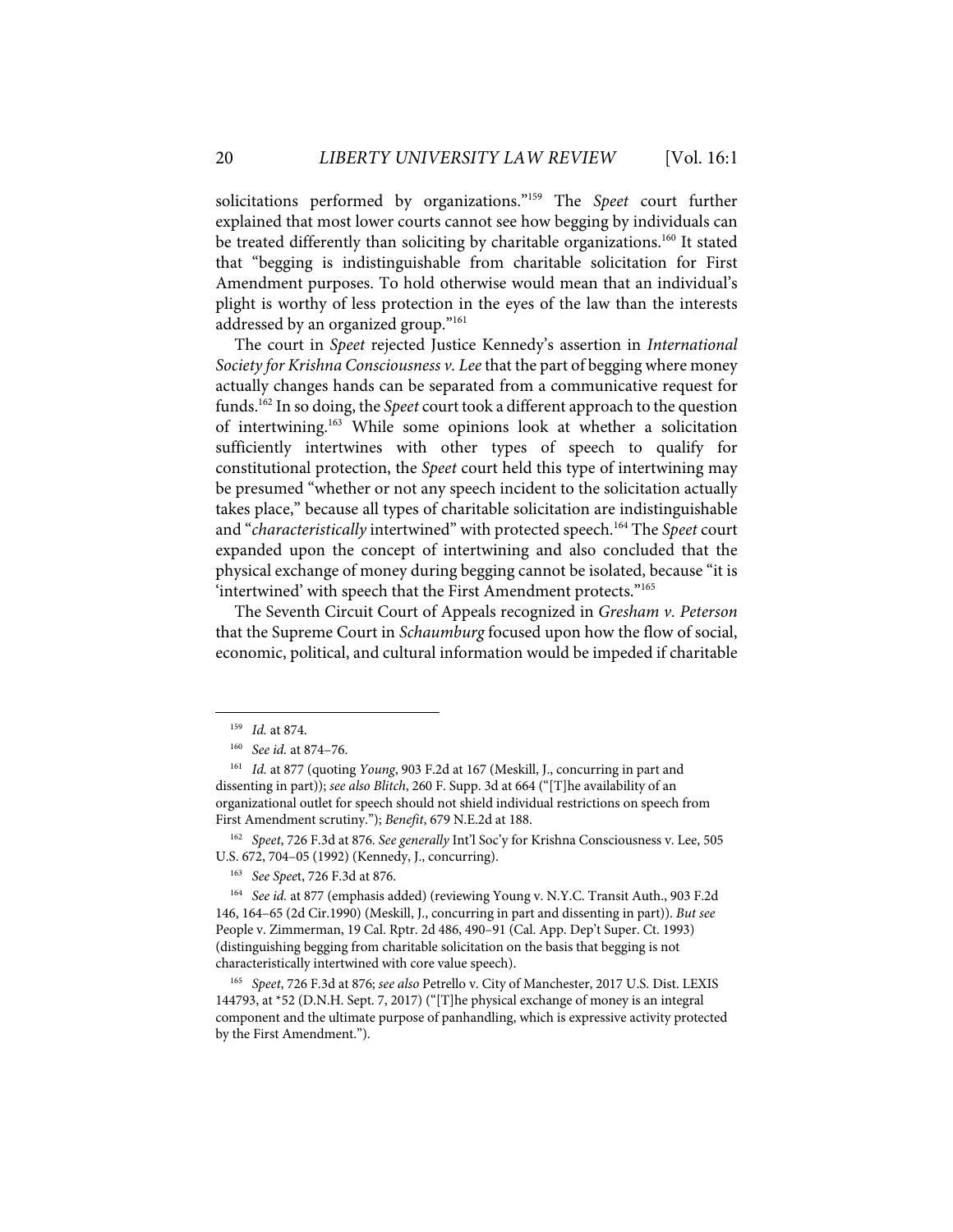solicitations were not constitutionally protected.<sup>166</sup> It did not, however, feel that this provided a basis by which to distinguish solicitations by charities from begging by individuals.<sup>167</sup> The court explained, "Beggars at times may communicate important political or social messages in their appeals for money, explaining their conditions related to veteran status, homelessness, unemployment, and disability, to name a few. Like the organized charities, their messages cannot always be easily separated from their need for money."168 The *Gresham* court concluded that the analysis in *Schaumburg* suggested little reason to distinguish between beggars and charities and, therefore, found the same framework that limits governmental regulation of solicitations by charitable organizations applies to panhandling.<sup>169</sup>

## III. PROPOSAL

"[B]egging is at least 'a form of speech.'"170 It generally occurs when a "person seeking assistance either asks for money or expresses need through some other clear form of communication such as a sign, a donation cup, or an outstretched hand."<sup>171</sup> When someone uses words to make a plea, any distinction between speech and conduct seems irrelevant.<sup>172</sup> A person speaks and conveys a particularized message when asking if a passerby can spare some change. "Similarly, a beggar who holds a sign saying 'Help the Homeless' or 'I am hungry' is engaged in First Amendment activity."<sup>173</sup> A request may use words that are less direct, but "[p]lainly, a sign reading 'Sober,' or 'Two children,' conveys a message about who is deserving of charitable support, just as a sign reading 'God bless,' expresses a religious

<sup>166</sup> Gresham v. Peterson, 225 F.3d 899, 903–04 (7th Cir. 2000) (discussing Schaumburg II, 444 U.S. 620, 632 (1980)).

<sup>167</sup> *Id.* at 903–05.

<sup>168</sup> *Id.* at 904.

<sup>169</sup> *Id.* at 904–05; *see also* Loper v. N.Y.C. Police Dep't, 999 F.2d 699, 704 (2d Cir. 1993) ("We see little difference between those who solicit for organized charities and those who solicit for themselves in regard to the message conveyed."); Champion v. Commonwealth, 520 S.W.3d 331, 334–35 (Ky. 2017).

<sup>170</sup> *Loper*, 999 F.2d at 704 (quoting Int'l Soc'y for Krishna Consciousness v. Lee, 505 U.S. 672, 677 (1992)).

<sup>171</sup> Benefit v. City of Cambridge, 679 N.E.2d 184, 188 (Mass. 1997).

<sup>&</sup>lt;sup>172</sup> *Cf*. Cohen v. California, 403 U.S. 15, 18 (1971) (holding that someone could not be punished for offensive conduct by wearing a jacket bearing the words "F[ ] the Draft," because "[t]he only 'conduct' which the State sought to punish is the fact of communication").

<sup>173</sup> Young v. N.Y.C. Transit Auth., 903 F.2d 146, 165 (2d Cir.1990) (Meskill, J., concurring in part and dissenting in part).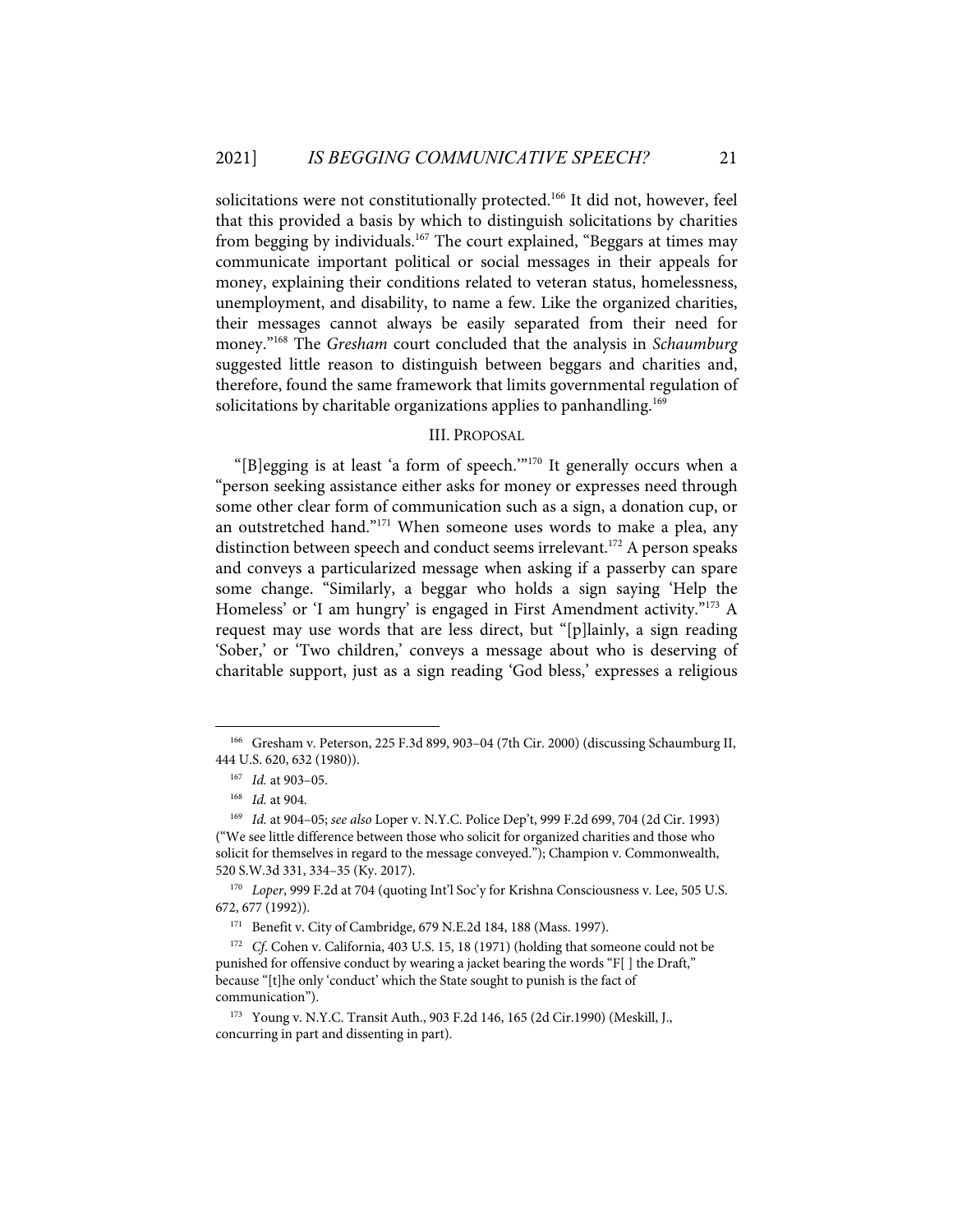message."174 As a practical matter, an incomprehensible appeal for funds would not implicate a panhandling restriction because enforcement action is typically undertaken only when a message is clear enough to indicate that a violation has occurred. In other words, a message is not characterized as panhandling unless that is how it is understood by those who hear or see it. Efforts to disqualify spoken or written solicitations as speech on the basis of message quality, therefore, appear misplaced. Constitutional protection should not be limited to those who speak or write eloquently.<sup>175</sup>

With respect to the threshold question of whether speech has occurred, the distinction between speaking versus acting is relevant, but only in determining if wordless conduct is sufficiently expressive to bring the First Amendment into play.<sup>176</sup> Under the two-part test adopted by Spence v. *Washington*: (1) conduct must be intended to convey a particularized message, and (2) there must be a great likelihood that those who witnessed the conduct understood the message.<sup>177</sup> The bar is not high, and the sight of someone in an impoverished condition holding out a cup or hand in hopes of charity should suffice.<sup>178</sup> Begging in silence is another self-evident situation when panhandling restrictions are enforced. The wordless conduct of a person cited for panhandling obviously conveyed an effective message from the viewpoint of the authority that issued the citation.

However, the necessity of intertwining is an issue. It pertains to the level of constitutional protection provided rather than the threshold question of whether speech has occurred.<sup>179</sup> The Supreme Court explained in *Snyder v*. *Phelps* that speech on matters of public concern receives special protection because the First Amendment expresses a principle that uninhibited, robust, and wide-open debate on public affairs is essential to self-government.<sup>180</sup> The law, therefore, affords greater protection to speech related to any matter of political, social, or other concern to the community and speech on matters

<sup>174</sup> McLaughlin v. City of Lowell, 140 F. Supp. 3d 177, 184 (D. Mass. 2015).

<sup>175</sup> *See* Blair v. Shanahan, 775 F. Supp. 1315, 1324 (N.D. Cal. 1991), *vacated*, 919 F. Supp. 1361 (N.D. Cal. 1996).

<sup>176</sup> *See* Texas v. Johnson, 491 U.S. 397, 404 (1989).

<sup>177</sup> Spence v. Washington, 418 U.S. 405, 410–11 (1974).

<sup>178</sup> *See* Loper v. N.Y.C. Police Dep't, 999 F.2d 699, 704 (2d Cir. 1993); Benefit v. City of Cambridge, 679 N.E.2d 184, 188 (Mass. 1997).

<sup>179</sup> *See* Riley v. Nat'l Fed'n of the Blind of N.C., 487 U.S. 781, 787–89, 795–96 (1988) (explaining that intertwining determines whether soliciting should be treated as commercial speech or as better-protected core-value speech); Gresham v. Peterson, 225 F.3d 899, 903–04 (7th Cir. 2000).

<sup>180</sup> Snyder v. Phelps, 562 U.S. 443, 451–52 (2011).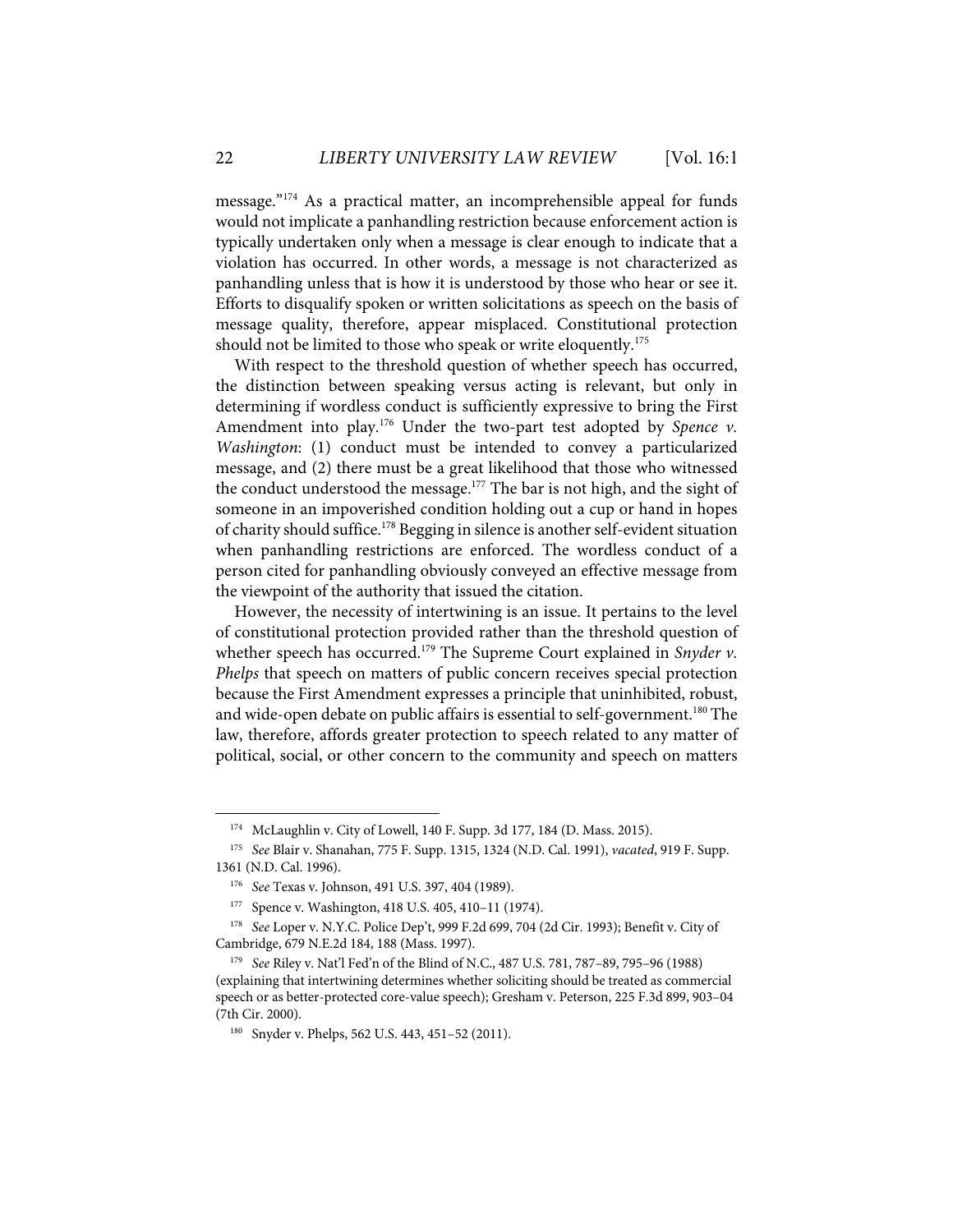having news interest to the public.181 The Court also indicated in *Snyder* that when speech on "matters of purely private significance are at issue, First Amendment protections are often less rigorous."<sup>182</sup> It recognized that "the boundaries of the public concern test are not well-defined."183 The content, form, and context of speech must be examined to decide whether speech is of public or private concern, and no single factor is determinative.<sup>184</sup> The Court wrote, "it is necessary to evaluate all the circumstances of the speech, including what was said, where it was said, and how it was said."185

The Supreme Court of Illinois has interpreted *Snyder* as allowing use of an intermediate level of scrutiny when reviewing regulations upon private matter speech.<sup>186</sup> Thus, private matter speech arguably may receive diminished constitutional protection in a manner similar to traditionally less favored commercial speech.<sup>187</sup> It is doubtful, however, that *Snyder* would ever provide grounds to completely strip private matter speech of any constitutional protection.<sup>188</sup>

The courts in *Young*, *Ulmer*, and *Zimmerman* all characterized their doubts about the adequacy of the message conveyed by beggars as a matter of conduct versus speech.<sup>189</sup> However, the tenor of the discussion in each was that begging did not, in their collective judgments, involve speech on issues of public concern and was, therefore, not entitled to full constitutional

188 *See* United States v. Stevens, 559 U.S. 460, 470 (2010) ("The First Amendment's guarantee of free speech does not extend only to categories of speech that survive an ad hoc balancing of relative social costs and benefits.").

189 Young v. N.Y.C. Transit Auth., 903 F.2d 146, 153 (2d Cir. 1990) (stating that "begging is much more 'conduct' than it is 'speech'"); Ulmer v. Mun. Ct., 127 Cal. Rptr. 445, 447 (Cal. Ct. App. 1976) ("Regulation of conduct bearing no necessary relationship to the freedom to speak, write, print or distribute information or opinion does not abridge the guarantees of the First Amendment."); People v. Zimmerman, 19 Cal. Rptr. 2d 486, 489 (Cal. App. Dep't Super. Ct. 1993) (stating that the anti-begging statute at issue "proscribes certain *conduct* by an individual who begs or solicits alms, rather than the *message* he seeks to convey").

<sup>181</sup> *Id.* at 453.

<sup>182</sup> *Id.* at 452; *see also* Dun & Bradstreet, Inc. v. Greenmoss Builders, Inc., 472 U.S. 749, 758–61 (1985); Connick v. Meyers, 461 U.S. 138, 146–47 (1983).

<sup>183</sup> *Snyder*, 562 U.S. at 452.

<sup>184</sup> *Id.* at 453–54.

<sup>185</sup> *Id.* at 454.

<sup>186</sup> People v. Austin, 155 N.E.3d 439, 458–59 (Ill. 2019) (upholding an Illinois statute criminalizing revenge porn).

<sup>187</sup> *Compare* Cent. Hudson Gas & Elec. Corp. v. Pub. Serv. Comm'n of N.Y., 447 U.S. 557, 564 (1980) (describing the analysis used to evaluate restrictions on commercial speech), *with Austin*, 155 N.E.3d at 459 (describing the intermediate scrutiny test used by the court to evaluate a restriction on private matter speech).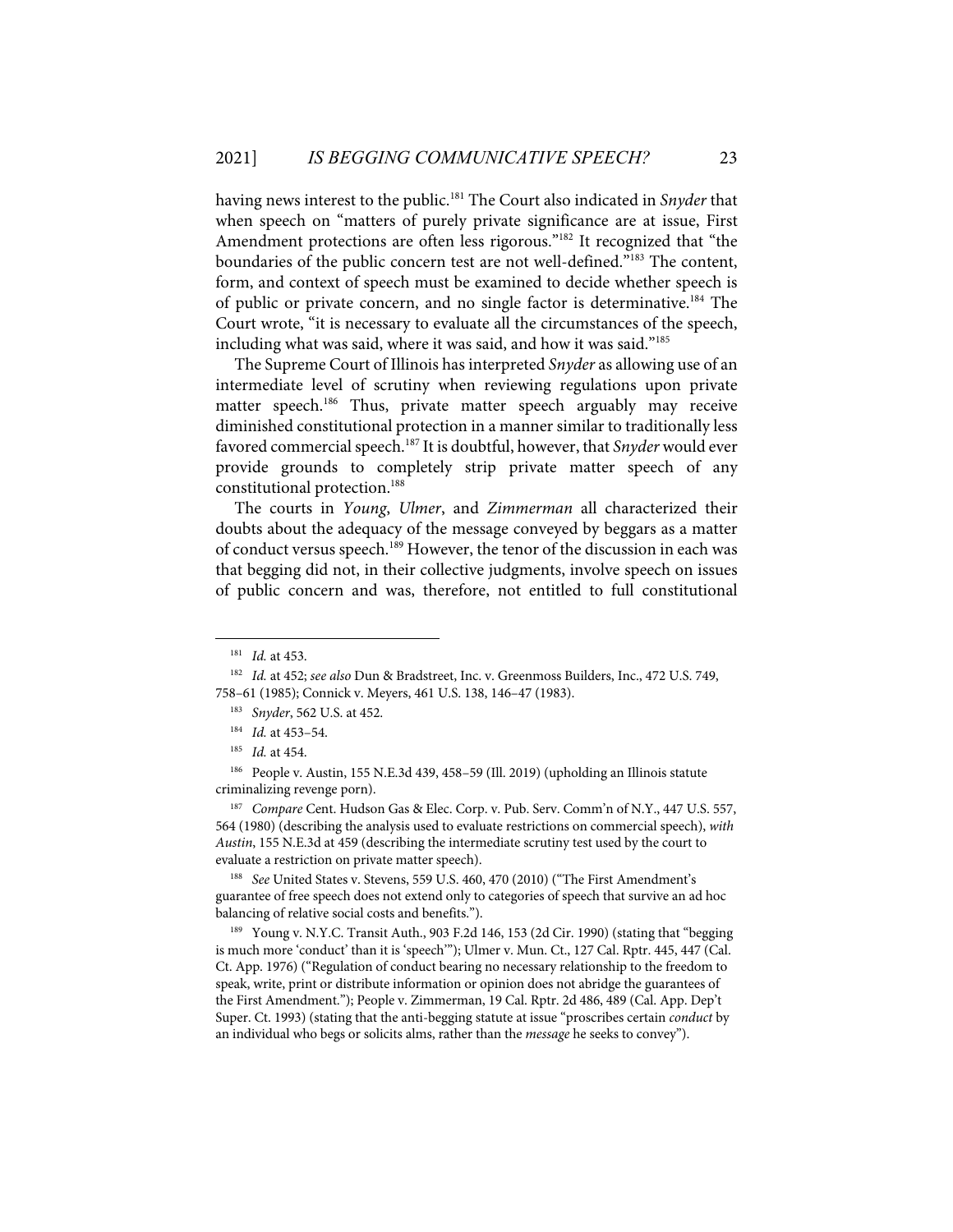protection.<sup>190</sup> Other courts have reached an opposite conclusion.<sup>191</sup> Consequently, intertwining might be an important post-*Snyder* topic when considering the extent to which begging is protected by the First Amendment.<sup>192</sup>

In common experience, begging takes many forms. Everyone has probably at some point seen a needy person holding a sign saying, "Homeless Veteran, Please Help" or something similar. Everyone likewise has undoubtedly, and possibly to their annoyance, encountered many persons who have asked nothing more than: "Can you spare some change?" Depending upon the number of times a person experiences each situation, it is understandable why people's opinions about begging differ. Those who frequently encounter others who ask for help while making known the reasons for their plight likely perceive a broader social message. Those who daily receive only unexplained requests for change might be more inclined to view begging differently. Thus, reasonable minds may differ about whether begging constitutes speech of public or private concern under a test that evaluates all the circumstances surrounding it, including what, where, and how something was said.<sup>193</sup>

Similarly, judicial opinions vastly differ. The majority in *Young* wrote that "[t]he only message that we are able to espy as common to all acts of begging is that beggars want to exact money from those whom they accost."<sup>194</sup> In contrast, as the Supreme Judicial Court of Massachusetts recognized in *Benefit v. City of Cambridge*: "Many times a beggar's solicitations will be accompanied ... by communications that convey social or political messages."195 The court in *Loper* wrote that begging "usually involves" some

<sup>190</sup> *See Young*, 903 F.2d at 153 (opining that people do not beg to "convey any social or political message" and instead just "beg to collect money"); *Ulmer*, 127 Cal. Rptr. at 447 (asserting that "[b]egging and soliciting for alms do not necessarily involve the communication of information or opinion; therefore, approaching individuals for that purpose is not protected by the First Amendment"); *Zimmerman*, 19 Cal. Rptr. 2d at 490 (distinguishing begging from charitable solicitations on the basis that "the nexus between charitable solicitations and the communication of information and advocacy of causes implicates interests protected by the First Amendment").

<sup>191</sup> *E.g.*, Blair v. Shanahan, 775 F. Supp. 1315, 1322–23 (N.D. Cal. 1991) ("Begging gives the speaker an opportunity to spread his views and ideas on, among other things, the way our society treats its poor and disenfranchised."), *vacated*, 919 F. Supp. 1361 (N.D. Cal. 1996).

<sup>&</sup>lt;sup>192</sup> Gresham v. Peterson, 225 F.3d 899, 905 n.1 (7th Cir. 2000) (noting that someone could argue panhandling is commercial speech, but that argument seems more farfetched).

<sup>193</sup> *See* Snyder v. Phelps, 562 U.S. 443, 453–54 (2011).

<sup>194</sup> *Young*, 903 F.2d at 154.

<sup>195</sup> Benefit v. City of Cambridge, 679 N.E.2d 184, 188 (Mass. 1997).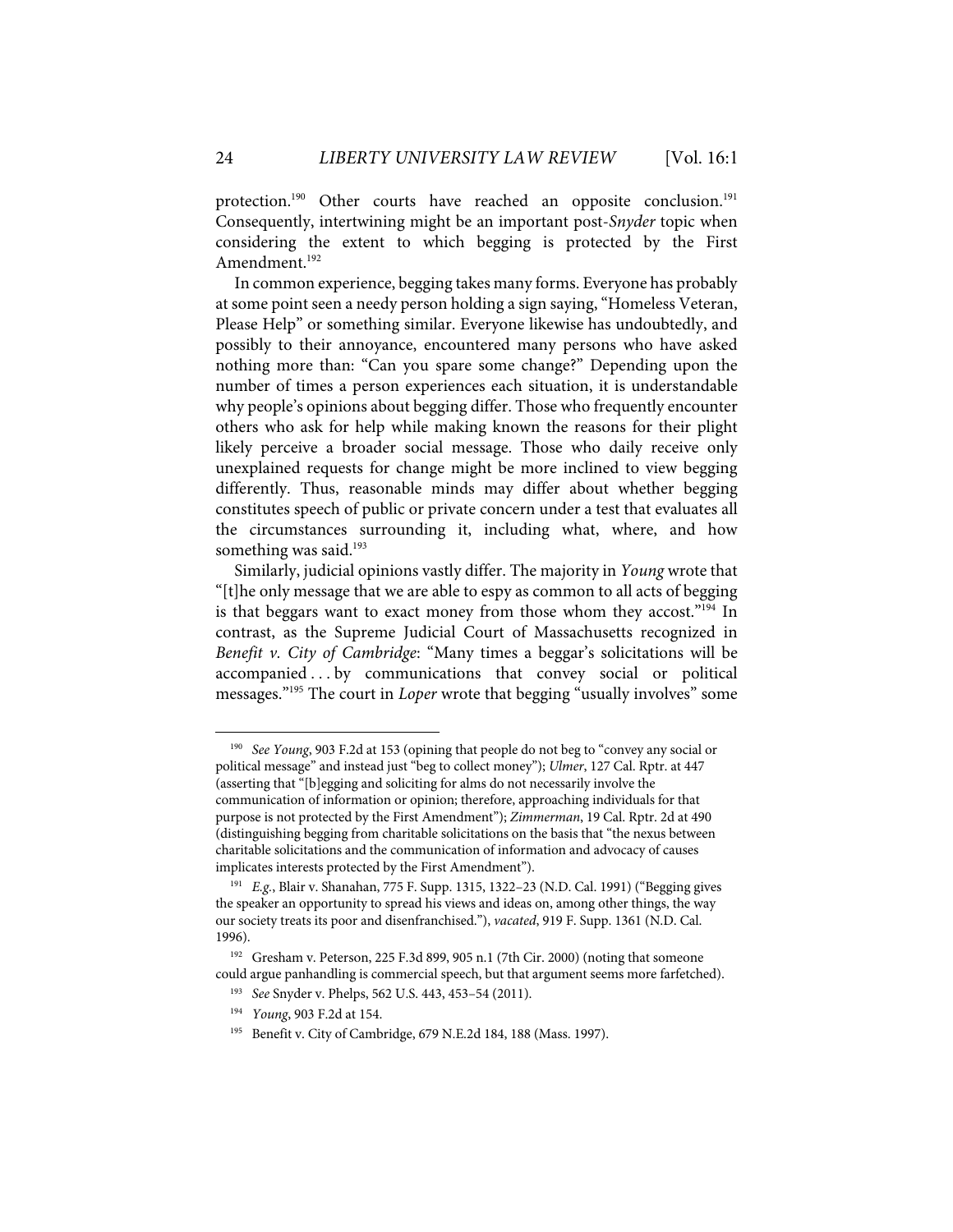communication containing a particularized social or political message because it "frequently is accompanied by speech indicating the need for food, shelter, clothing, medical care or transportation."196 The extent to which the First Amendment protects begging may therefore come down to the issue of intertwining.

The lineage of the Supreme Court's charitable solicitation cases is instructive and may be determinative as to how much intertwining is actually required. The Court began in *Schaumburg* by suggesting that charities that do not disseminate, discuss, or advocate positions on matters of public concern while soliciting might not be protected to the same extent as those who do.<sup>197</sup> In succeeding cases, the Court addressed governmental efforts to utilize this apparent loophole. In *Munson*, the Court invalidated a statute that tried to exploit the opening left by *Schaumburg*, but it again indicated that a charity whose high fundraising costs were not attributable to intertwined advocacy efforts might not have First Amendment grounds to complain about solicitation restrictions.198 However, the Court in *Riley* seemingly put to rest any misunderstanding regarding the extent to which actual intertwining is required.199 The statute at issue in *Riley* was specifically directed at the fees of professional fundraisers and, in particular, those whose activities did not include public issue advocacy on behalf of the charities for whom they solicited.<sup>200</sup> In the end, any distinction between solicitors who do advocate and those who do not advocate did not matter.<sup>201</sup> The Court wrote, "Regulation of a solicitation 'must be undertaken with due regard for the reality that solicitation is *characteristically* intertwined with informative and perhaps persuasive speech . . . and for the reality that without solicitation the flow of such information and advocacy would likely cease."<sup>202</sup>

<sup>196</sup> Loper v. N.Y.C. Police Dep't, 999 F.2d 699, 704 (2d Cir. 1993).

Schaumburg II, 444 U.S. 620, 635-36 (1980).

<sup>198</sup> Sec'y of State of Md. v. Joseph H. Munson Co., 467 U.S. 947, 966 (1984).

<sup>199</sup> *See* Riley v. Nat'l Fed'n of the Blind of N.C., 487 U.S. 781, 795-96 (1988).

<sup>200</sup> *See id.* at 784–86 (describing statute limiting fundraiser fees which provided a case-bycase exception for those who could show that their solicitation activities included advocacy).

<sup>201</sup> *See id.* at 794 (rejecting arguments that the structure of the statute distinguished it from the rulings in *Schaumburg* and *Munson*).

<sup>202</sup> *Id.* at 796 (emphasis added) (quoting *Schaumburg II*, 444 U.S. at 632). As Second Circuit Judge Meskill explained:

Notably, the Court [in *Village of Schaumburg*] did not suggest that charitable solicitation is protected expression because it is always accompanied by speech on social issues. If that were the test, then it is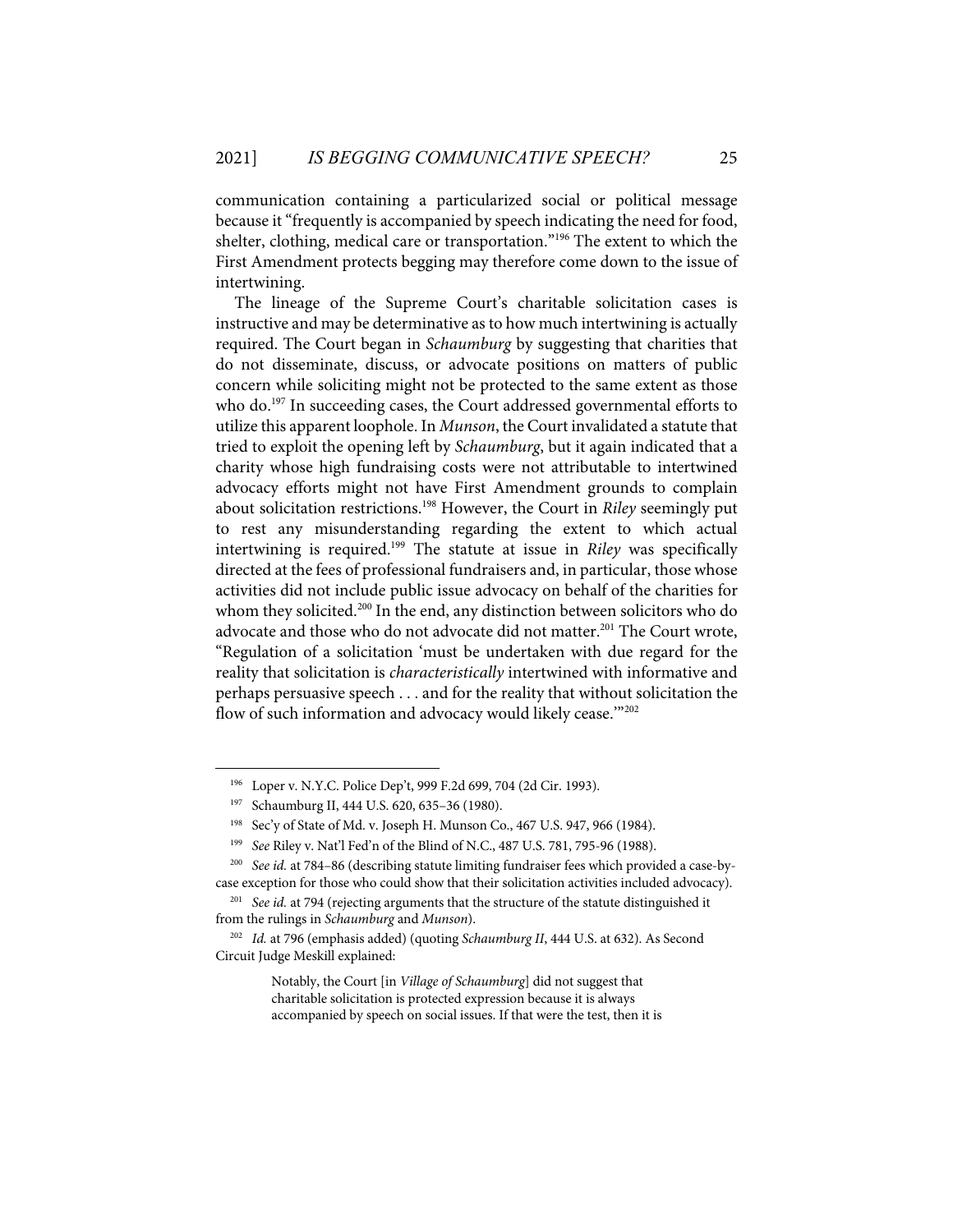It could be reasonably argued that organized solicitation is different than begging because it is presumed that matters of public concern always underlie and thereby intertwine with charitable fundraising activities whether or not expressly communicated.<sup>203</sup> The same presumption cannot be indulged with respect to individuals who beg solely for private need.<sup>204</sup> However, to rephrase the position taken by the *Blair* court as a question, if all organized charitable solicitation is fully protected because it sometimes intertwines with core-value speech, why would the same not apply to begging?205 Other courts have made similar observations. The United States District Court for the Eastern District of Louisiana wrote in *Blitch v. City of Slidell* that it seems backward that organizational speech would be more protected than individual speech.206 In *Benefit*, the Supreme Judicial Court of Massachusetts elaborated:

> Indeed, it would be illogical to restrict the right of the individual beggar to seek assistance for himself while protecting the right of a charitable organization to solicit funds on his behalf. Such a conclusion would require citizens to organize in order to avail themselves of free speech guarantees, a requirement that contradicts the policies underlying the First Amendment.<sup>207</sup>

204 *See Young*, 903 F.2d at 155 (opining that, unlike charitable solicitations, begging lacks a nexus with the communication of information and advocacy); *see also* People v. Zimmerman, 19 Cal. Rptr. 2d 486, 490–91 (Cal. App. Dep't Super. Ct. 1993).

doubtful that any organized charity soliciting contributions in the New York subway would be engaged in protected expression.

Young v. N.Y.C. Transit Auth., 903 F.2d 146, 165 (2d Cir. 1990) (Meskill, J., concurring in part and dissenting in part).

<sup>203</sup> *See* Loper v. N.Y.C. Police Dep't, 999 F.2d 699, 704 (2d Cir. 1993) (acknowledging that begging does not always involve the transmission of particularized social or political messages, but the concept that canvassers for charities are more than mere solicitors is inherent in all the charitable solicitation cases).

<sup>205</sup> Blair v. Shanahan, 775 F. Supp. 1315, 1322–23 (N.D. Cal. 1991) ("Begging can promote the very speech values that entitle charitable appeals to constitutional protection . . . . That many beggars fail to so inform or affect their listeners is irrelevant. Many charitable solicitors fail to educate, enlighten, or persuade their listeners."), *vacated*, 919 F. Supp. 1361 (N.D. Cal. 1996).

<sup>206</sup> Blitch v. City of Slidell, 260 F. Supp. 3d 656, 664 (E.D. La. 2017).

<sup>207</sup> Benefit v. City of Cambridge, 679 N.E.2d 184, 188 (Mass. 1997); *see also* Speet v. Schuette, 726 F.3d 867, 877 (6th Cir. 2013); *Young*, 903 F.2d at 167 (Meskill, J., concurring in part and dissenting in part).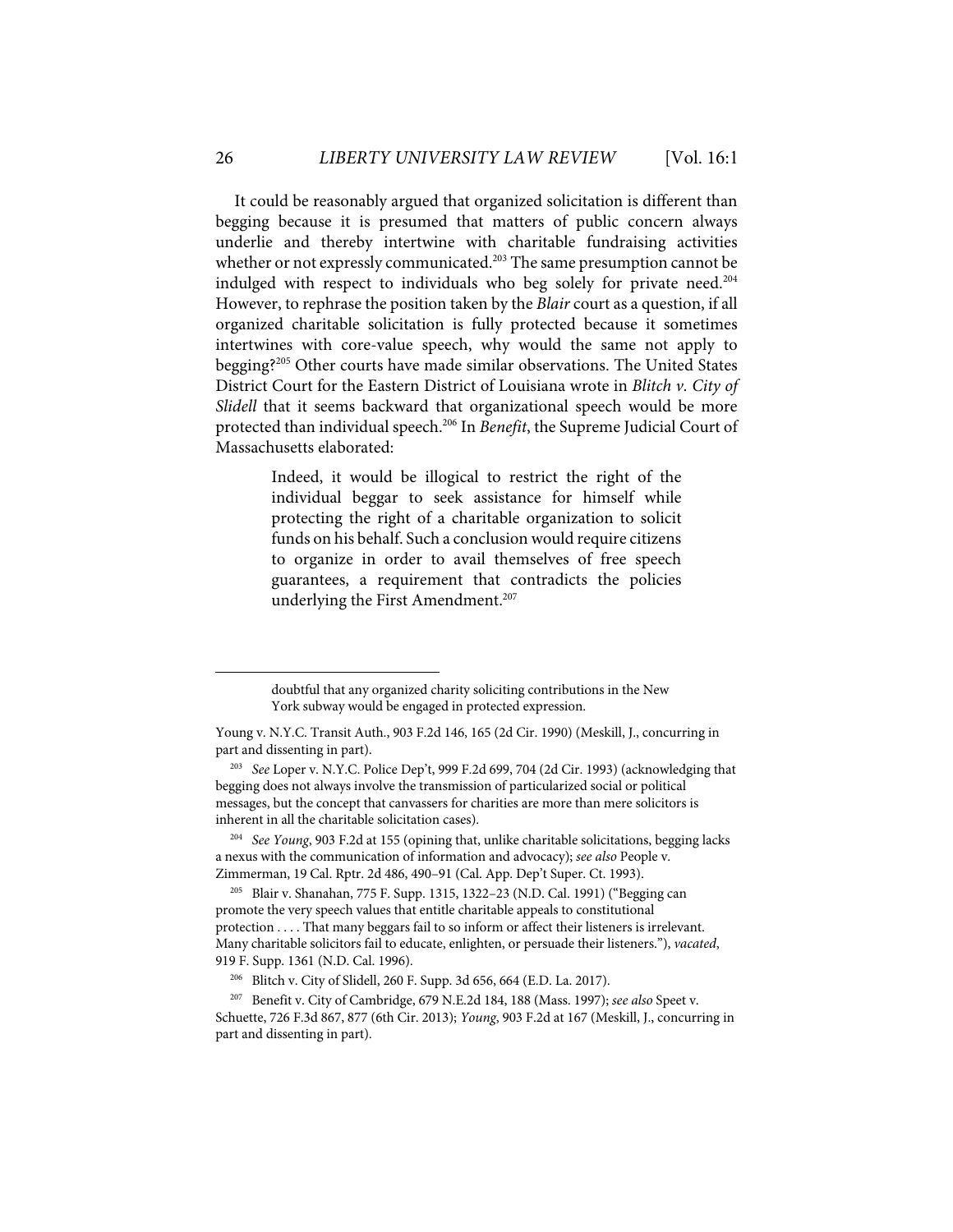A central teaching of *Schaumburg* and its progeny is that less favored speech is protected to the same degree as core-value speech when they are inextricably intertwined.208 Begging sometimes, but not always, includes readily identifiable core-value speech.<sup>209</sup> So, even if begging is not considered "means indispensable to the discovery and spread of political truth,"<sup>210</sup> the real question is presumably whether enough begging is intertwined with core-value speech for the Supreme Court to generally characterize begging as speech on matters of public concern. Most lower courts conclude that it is.<sup>211</sup>

This article therefore proposesthe following framework for analyzing First Amendment issues related to panhandling: (1) Begging is speech. If the wordless conduct of a person in need is inadequate to convey an appeal for support and assistance, it is not protected speech, but it then also cannot be considered begging because an uncertain message is simply unclear for all purposes; (2) Begging is entitled to constitutional protection, regardless of whether it is considered speech on a matter of public concern or private matter speech, because characterization of the type of speech determines only the level of protection that is provided; and (3) Even if begging is considered private matter speech when standing alone, it should be given the greater protection if it is sufficiently intertwined with core-value speech.

## IV. CONCLUSION

A minority of judicial opinions assert that begging should be treated as conduct rather than speech.<sup>212</sup> Such opinions conclude that begging is not inseparably intertwined with a particularized message worthy of First Amendment protection.<sup>213</sup> Prohibitions against panhandling, therefore, do

<sup>208</sup> Riley v. Nat'l Fed'n of the Blind of N.C., 487 U.S. 781, 796 (1988). *See generally* Schaumburg II, 444 U.S. 620, 632 (1980).

<sup>209</sup> Loper v. N.Y.C. Police Dep't, 999 F.2d 699, 704 (2d Cir. 1993) ("While we indicated in *Young* that begging does not always involve the transmission of a particularized social or political message it seems certain that it usually involves some communication of that nature." (citation omitted)); *see also* Gresham v. Peterson, 225 F.3d 899, 904 (7th Cir. 2000) ("Beggars *at times* may communicate important political or social messages . . . ." (emphasis added)); *Benefit*, 679 N.E.2d at 188 ("*Many times* a beggar's solicitations . . . convey social or political messages." (emphasis added)).

<sup>210</sup> *Young*, 903 F.2d at 154 (quoting Whitney v. California, 274 U.S. 357, 375 (1927) (Brandeis, J., concurring)).

<sup>211</sup> *See, e.g.*, Speet v. Schuette, 726 F.3d 867, 875–78 (6th Cir. 2013) (reviewing authorities).

<sup>212</sup> *See Young*, 903 F.2d at 153–54; Ulmer v. Mun. Ct., 127 Cal. Rptr. 445, 447 (Cal. Ct. App. 1976); People v. Zimmerman, 19 Cal. Rptr. 2d 486, 489 (Cal. App. Dep't Super. Ct. 1993).

<sup>213</sup> *E.g.*, *Young*, 903 F.2d at 153–54.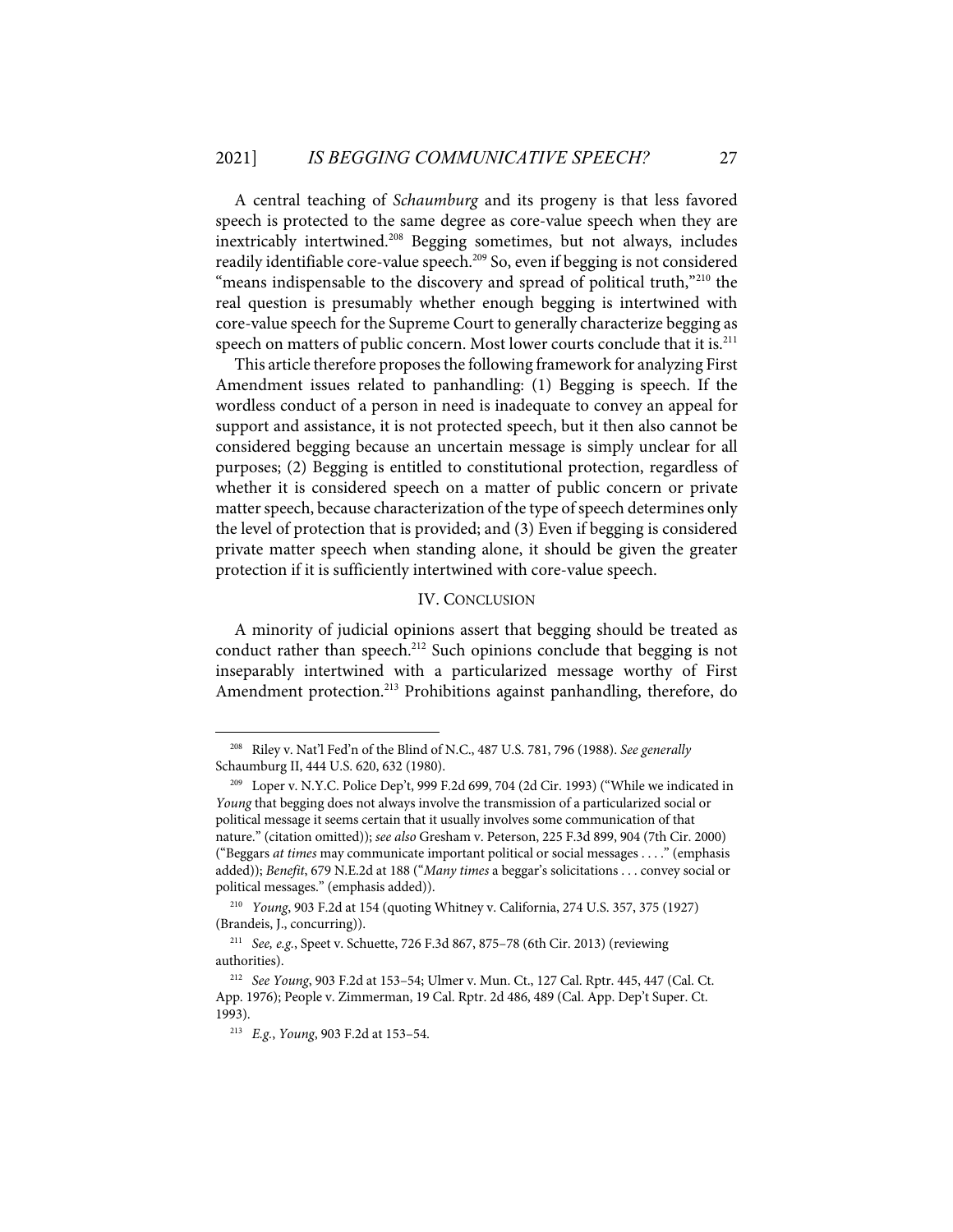not impinge on free speech but only the taking of money.<sup>214</sup> Those in need may still speak to others about their plight as long as they do not also immediately hit them up for cash.<sup>215</sup> They might also passively accept donations as long as they do not physically accost others.<sup>216</sup> In the view of those opinions, anti-begging laws merely protect "citizens from unwanted exposure to certain intrusive and unpleasant methods of expression which may properly be deemed a public nuisance."<sup>217</sup>

In response to the conduct vs. speech distinction, Judge Meskill of the Second Circuit Court of Appeals opined that such a worldview is unrealistic. He wrote, "To suggest that these individuals, who are obviously struggling to survive, are free to engage in First Amendment activity in their spare time ignores the harsh reality of the life of the urban poor."<sup>218</sup> A majority of lower courts conclude that begging intertwines with messages of social importance in the same manner as organized charitable solicitations and is therefore fully protected speech for purposes of the First Amendment.<sup>219</sup> The majority recognizes that begging may entail some annoyance to those solicited but explain that "[p]rotecting citizens from mere annoyance is not a sufficient compelling reason to absolutely deprive one of a first amendment right."<sup>220</sup> They further explain that truly harmful fraud, intimidation, coercion, and assaultive conduct may be addressed by laws targeted specifically at those behaviors.221 The Seventh Circuit Court of Appeals commented in *Gresham v. Peterson*, "While some communities might wish all solicitors, beggars and advocates of various causes be vanished from the streets, the First

<sup>214</sup> *Id.* at 154.

<sup>215</sup> *Id.*; *cf*. Int'l Soc'y for Krishna Consciousness v. Lee, 505 U.S. 672, 707–08 (1992) (Kennedy, J., concurring) (opining that restrictions against charities asking for immediate receipt of funds do not unconstitutionally impair free speech because solicitors can still provide envelopes and ask those solicited to mail contributions).

<sup>216</sup> *See Ulmer*, 127 Cal. Rptr. at 447–48.

<sup>217</sup> *Zimmerman*, 19 Cal. Rptr. 2d at 491; *see also Young*, 903 F.2d at 156 ("While organized charities serve community interests by enhancing communication and disseminating ideas, the conduct of begging and panhandling in the subway amounts to nothing less than a menace to the common good.").

<sup>218</sup> *Young*, 903 F.2d at 166 (Meskill, J., concurring in part and dissenting in part).

<sup>219</sup> *See, e.g.*, Speet v. Schuette, 726 F.3d 867, 875–78 (6th Cir. 2013) (reviewing cases).

<sup>220</sup> C.C.B. v. State, 458 So. 2d 47, 50 (Fla. Dist. Ct. App. 1984); *see also* Benefit v. City of Cambridge, 679 N.E.2d 184, 188 n.4 (Mass. 1997); Coates v. Cincinnati, 402 U.S. 611, 615 (1971).

<sup>221</sup> *E.g.*, Loper v. N.Y.C. Police Dep't, 999 F.2d 699, 701–02, 705 (2d Cir. 1993); Blair v. Shanahan, 775 F. Supp. 1315, 1324 (N.D. Cal. 1991), *vacated*, 919 F. Supp. 1361 (N.D. Cal. 1996).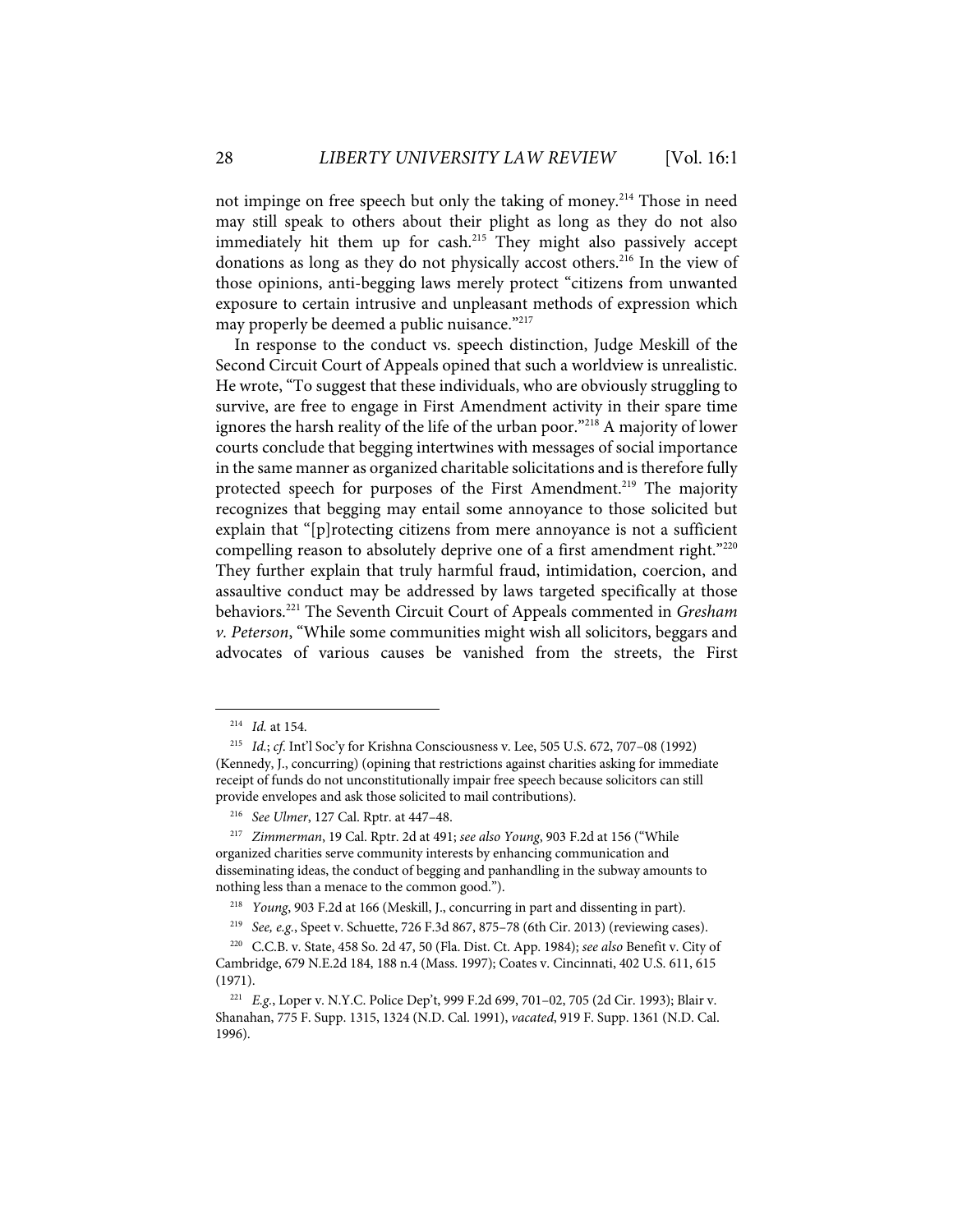Amendment guarantees their right to be there, deliver their pitch and ask for support."222

The Supreme Court held in *Snyder v. Phelps* that speech pertaining purely to matters of private significance may receive less constitutional protection than speech related to matters of public concern.<sup>223</sup> It may be reasonably argued that begging by an individual communicates private need rather than commentary upon political or social issues.<sup>224</sup> However, as a justice on the Washington State Supreme Court wrote, it may also be reasonably argued that "[e]ven the statement 'I am hungry' communicates a fact of social existence of some relevance to public discourse."<sup>225</sup> The extent to which the First Amendment protects begging may therefore depend upon whether begging is seen as something that characteristically intertwines with corevalue speech.<sup>226</sup>

The Supreme Court held in *Schaumburg* that charitable solicitation by organized charities is fully protected by the First Amendment.<sup>227</sup> It reasoned that charitable fundraising activities are characteristically intertwined with advocacy and other speech on matters of public concern that would cease without such solicitations.<sup>228</sup> Most lower courts see no distinction of constitutional significance between organized charitable solicitations and begging.229 The court in *Blair v. Shanahan* explained that "First Amendment protection depends on the type of speech, and not on the organization promoting the message. 'The inherent worth of the speech in terms of its capacity for informing the public does not depend on the identity of its source, whether corporation, association, union, or individual."<sup>230</sup> Those courts, therefore, hold that begging should receive the same level of protection as charitable solicitation.231 The court in *People v. Schrader* bluntly

<sup>222</sup> Gresham v. Peterson, 225 F.3d 899, 904 (7th Cir. 2000).

<sup>223</sup> Snyder v. Phelps, 562 U.S. 443, 452 (2011).

<sup>224</sup> *See* Young v. N.Y.C. Transit Auth., 903 F.2d 146, 153–54 (2d Cir. 1990); Ulmer v. Mun. Ct., 127 Cal. Rptr. 445, 447 (Cal. Ct. App. 1976); People v. Zimmerman, 19 Cal. Rptr. 2d 486, 489–91 (Cal. App. Dep't Super. Ct. 1993).

<sup>225</sup> Seattle v. Webster, 802 P.2d 1333, 1342 (Wash. 1990) (Utter, J., concurring in part and dissenting in part).

<sup>226</sup> *See* Riley v. Nat'l Fed'n of the Blind of N.C., 487 U.S. 781, 796 (1988).

<sup>227</sup> Schaumburg II, 444 U.S. 620, 632 (1980).

<sup>228</sup> *Schaumburg II*, 444 U.S. at 632; *see also Riley*, 487 U.S. at 796.

<sup>229</sup> *See, e.g.*, Loper v. N.Y.C. Police Dep't, 999 F.2d 699, 704 (2d Cir. 1993); Benefit v. City of Cambridge, 679 N.E.2d 184, 188 (Mass. 1997).

<sup>230</sup> Blair v. Shanahan, 775 F. Supp. 1315, 1323 (N.D. Cal. 1991) (quoting First Nat'l Bank of Bos. v. Bellotti, 435 U.S. 765, 777 (1978)), *vacated*, 919 F. Supp. 1361 (N.D. Cal. 1996).

<sup>231</sup> *E.g.*, Speet v. Schuette, 726 F.3d 867, 875–78 (6th Cir. 2013); Gresham v. Peterson, 225 F.3d 899, 903–05 (7th Cir. 2000); *Loper*, 999 F.2d at 704; *Benefit*, 679 N.E.2d at 188.